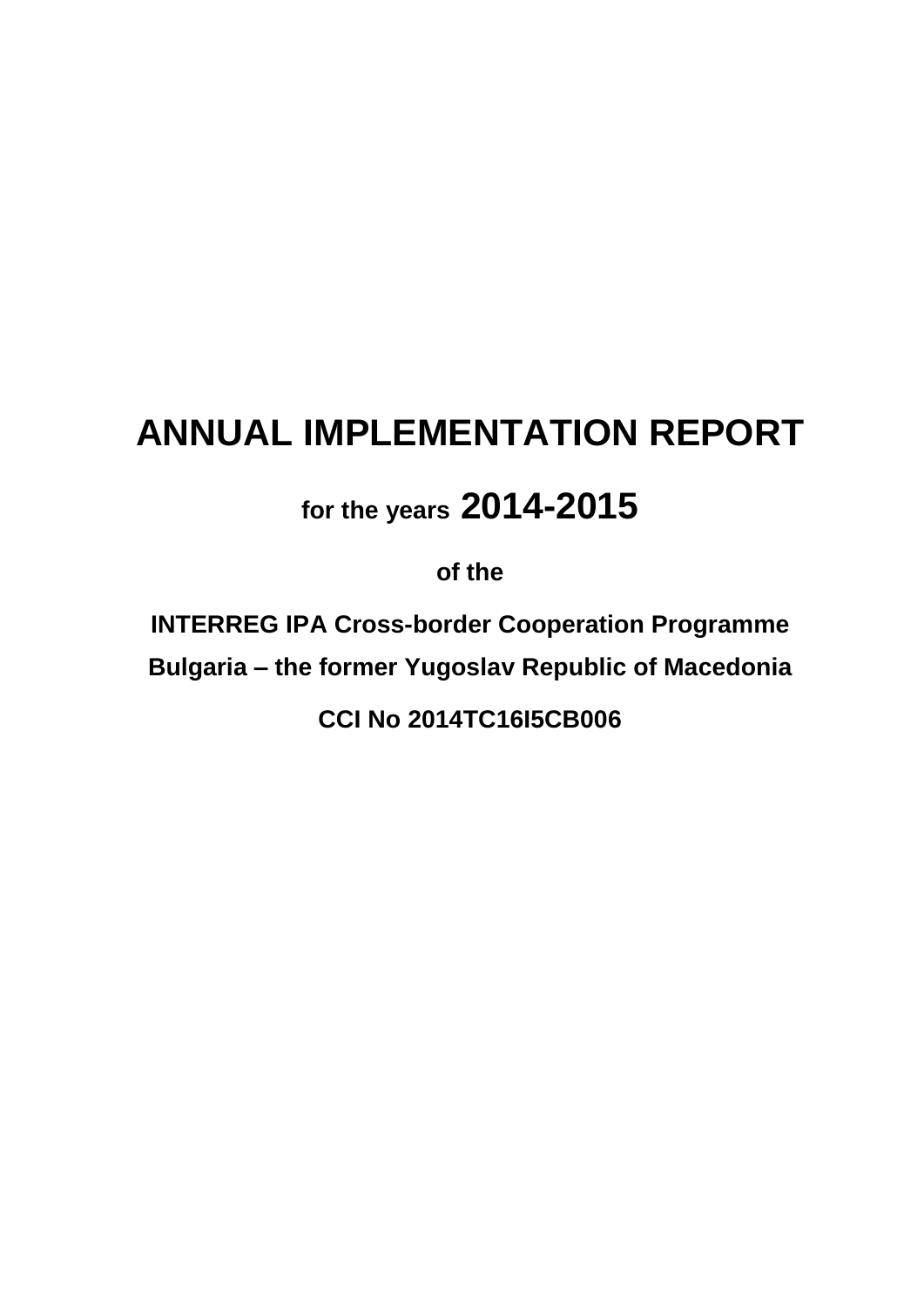| <b>ICCI</b>                                                   | 2014TC16I5CB006                                                                                         |
|---------------------------------------------------------------|---------------------------------------------------------------------------------------------------------|
| Title                                                         | INTERREG IPA Cross-border Cooperation Programme Bulgaria – the<br>former Yugoslav Republic of Macedonia |
| Reporting year                                                | 2014 and 2015                                                                                           |
| Date of approval of the report by the monitoring<br>committee | 14 April 2016                                                                                           |

# 1. IDENTIFICATION OF THE ANNUAL IMPLEMENTATION REPORT

The current Annual Implementation Report (AIR) is drawn up in accordance with the provisions of Article 42(1) of Commission Implementing Regulation (EU) No 447/2014 in relation to Article 50(2) of Regulation (EU) No 1303/2013 and Article 14(3)(a) of Regulation (EU) No 1299/2013 and is the first one since the Programme was adopted by the European Commission.

# **2. OVERVIEW OF THE IMPLEMENTATION OF THE COOPERATION PROGRAMME**

The preparation of the INTERREG IPA Cross-border Cooperation Programme Bulgaria – the former Yugoslav Republic of Macedonia (hereinafter referred to as "the Programme") had started as soon as the European Commission gave its favourable opinion for continuation of the bilateral cooperation between Bulgaria and its neighbouring countries, IPA II beneficiaries - Serbia, the former Yugoslav Republic of Macedonia and Turkey (letter Ares(2013)3245606-15/10/2013).

The programming process took place in 2014. As part of this process, public consultations between different stakeholders related to the specific cross-border needs and perspectives of the new Programme were organised and conducted in 2 regions in the Republic of Bulgaria (Kyustendil and Blagoevgrad) and in 3 regions in the former Yugoslav Republic of Macedonia (Strumica, Stip and Kumanovo). On 21 August 2014 the Joint Working Group responsible for the elaboration of the Programme approved the final draft of the document. The new Programme was designed in the framework of the European strategy for a smart, inclusive and sustainable growth and in coherence with the relevant national strategic documents and principles of multi-level governance and transparency.

The final draft of the INTERREG IPA Cross-border Cooperation Programme Bulgaria- the former Yugoslav Republic of Macedonia was submitted to the European Commission for approval on 22 September 2014. Since the EC observations on the programme specificities were closed in the first half of year 2015, the Programme was approved on 5 August 2015 with EC Decision № C (2015) 5653.

Following the provisions of Article 36(2) of Regulation (EU) No 447/2014 a single Managing Authority (MA), a single Certifying Authority (CA) and a single Audit Authority (AA) were designated with Decision No 156 as of 21 March 2014 of the Council of Ministers of the Republic of Bulgaria. "Territorial Cooperation Management" Directorate-General at the Ministry of Regional Development and Public Works of the Republic of Bulgaria is designated as the MA under the Programme with a counterpart, the National Authority within the Ministry of Local Self-Government appointed with Act No. 18-1697/1 of 27 November 2015 in accordance with Act No. 11-65/35 of 16 November 2015 of the National IPA Coordinator.

In accordance with the provisions of Articles 124 and 72 of Regulation (EU) No 1303/2013 the Description of the functions and procedures in place for the Managing Authority and the Certifying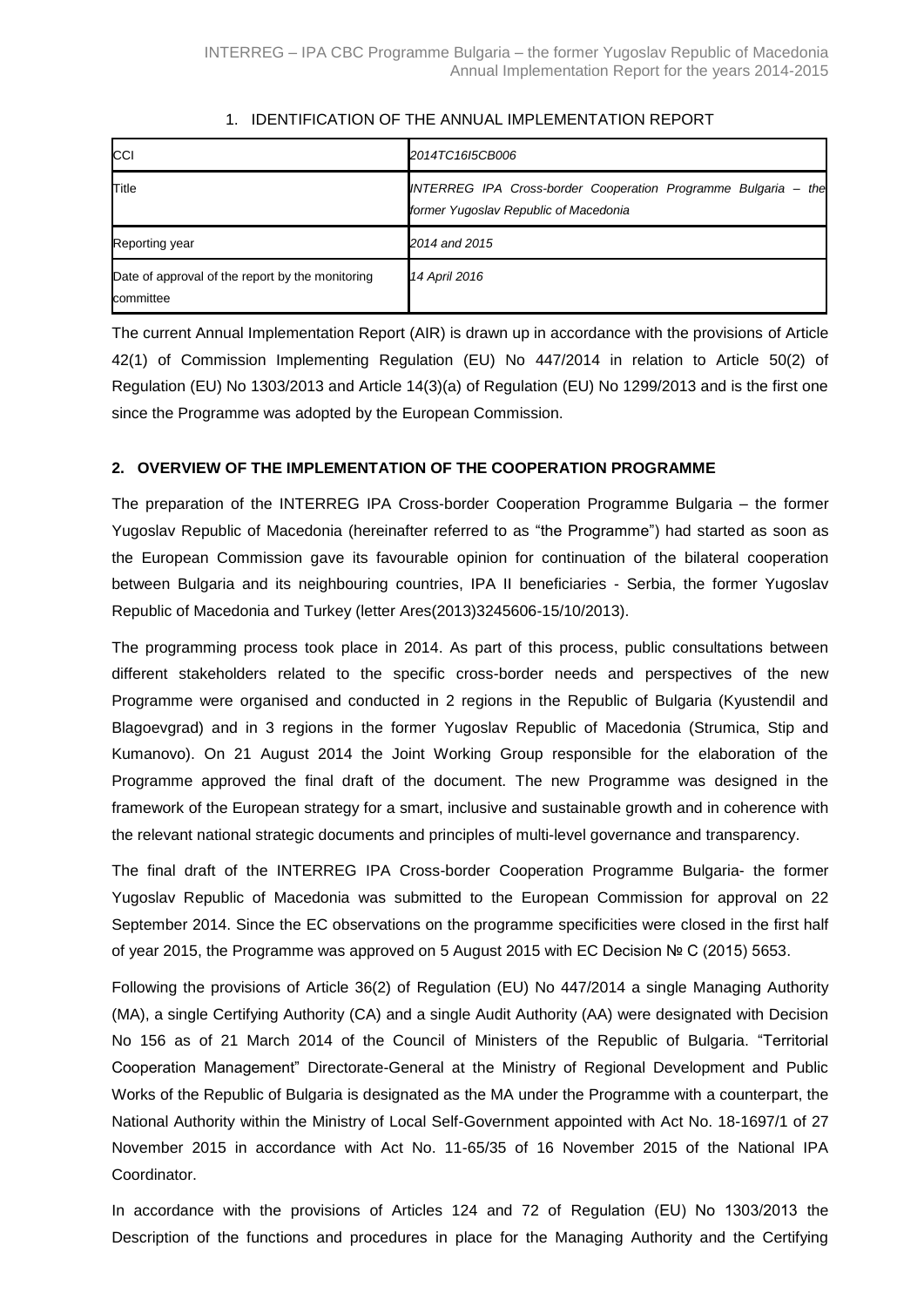Authority were sent to the Audit Authority for review on 16 January 2015. The audit accreditation mission is on-going and the final audit conclusions are expected in March 2016.

Following the provisions of Article 37 of Regulation (EU) No 447/2014 and Article 23(4) of Regulation (EU) No 1299/2013 both partnering countries established decentralised First level control systems. The verification of expenditures made by the Programme beneficiaries on each territory will be performed by controllers designated by MA or NA.

In 2015 the MA sub-contracted development of the Management Information System (MIS) and Beneficiaries Portal to be used for implementation of the INTERREG IPA Cross-border Cooperation Programme Bulgaria – the former Yugoslav Republic of Macedonia. MIS is based on the system created for the programming period 2007-2013. The systems were tested in December 2015 and provide opportunity for electronic data exchange in compliance with provisions provided for in Article 122(3) or Regulation (EU) 1303/2013.

During the reported period the consultations on the Memorandum of Implementation of the Programme were carried out between representatives of the two partnering countries. The national coordination procedures are going to be finalized in year 2016 and respectively the Memorandum between the Republic of Bulgaria and the former Yugoslav Republic of Macedonia is to be conducted.

During 2015 the Managing Authority, National Authority and the Joint Secretariat prepared in close cooperation all the necessary documentation needed for the smooth and timely launch of the First Call for Proposals. In order to reach high degree of transparency, the first draft of the Guidelines for applicants was published for public review on 22 April 2015. Potential applicants and other interested stakeholders were invited to express their suggestions and comments on the application package.

On 3 September 2015, in Sofia, the first Joint Monitoring Committee (JMC) meeting under the INTERREG IPA Cross-border Cooperation Programme Bulgaria – the former Yugoslav Republic of Macedonia took place. During this session the JMC members approved the JMC Rules of Procedure, the final version of the application package under the First Call for Proposals, the Multiannual Technical Assistance Strategy and the Communication Strategy of the Programme for 2014 – 2020.

Subsequently the First Call for Proposals was launched on 23 September 2015 with a deadline for submission of project applications – 25 January 2016. The call was open for all specific objectives under Priority Axes 1-3 with a total budget of EUR 7 240 469 (i.e. covering the Programme budget allocations for the years 2015-2017).

In order to ensure broad visibility and information on the Programme for the stakeholders, a series of events were organised targeting potential beneficiaries from the cross-border region to promote the Call and assist interested applicants in project preparation and submission.

Official opening of the information campaign under the First Call for Proposals took place on 23 October 2015 in Blagoevgrad. Also, information days for the potential beneficiaries were organised in Kyustendil (Republic of Bulgaria) and in Kriva Palanka, Probistip and Gevgelija (the former Yugoslav Republic of Macedonia), The information campaign was organised in 5 regions aiming to cover a wider target group from the eligible border area.

In addition, a Partner Search Forum was held on 12 November 2015 in Sandanski (Bulgaria), in cooperation of the Ministry for Regional Development and Public Works of Bulgaria (Managing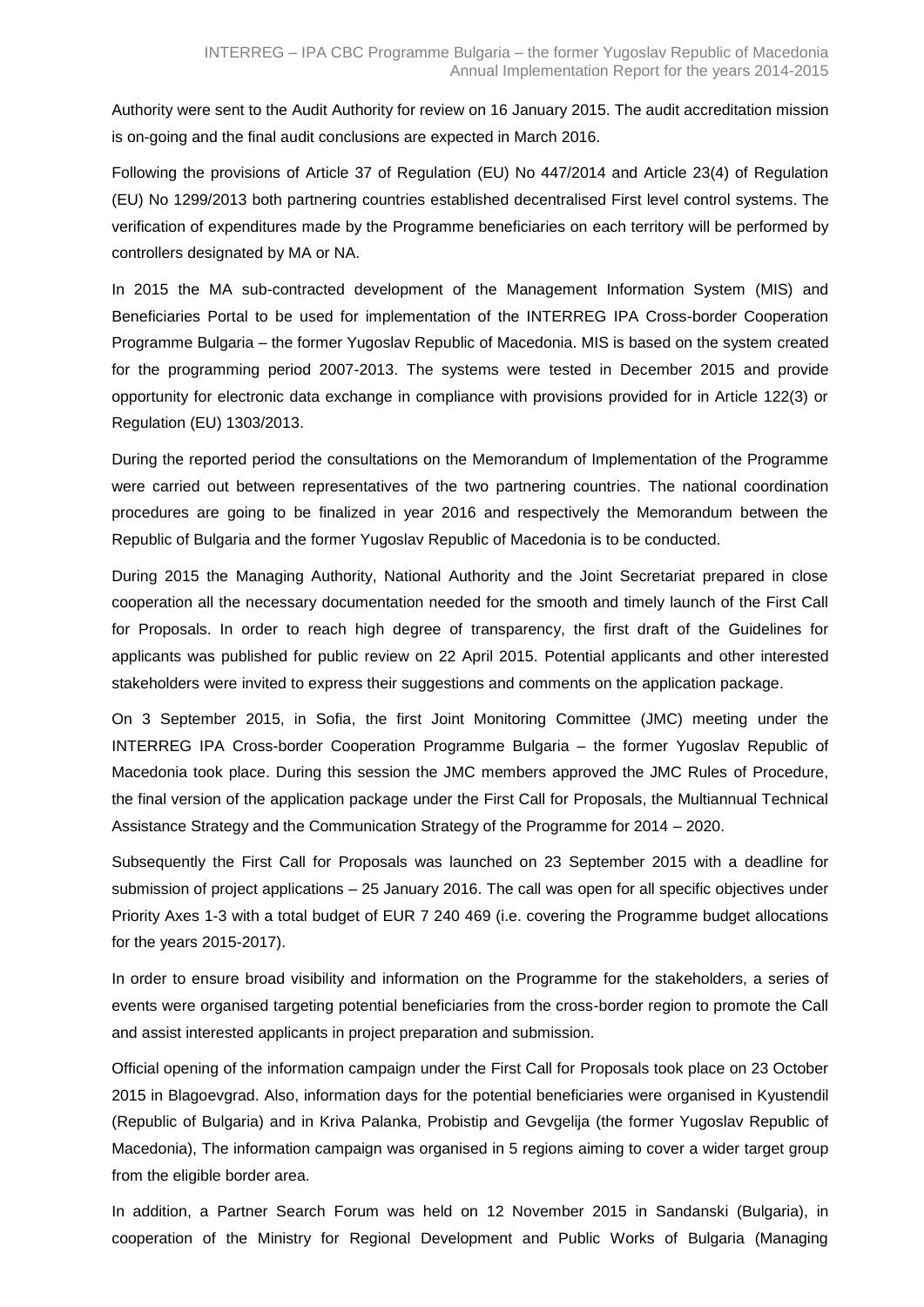Authority), the Ministry of Local Self-Government of the former Yugoslav Republic of Macedonia (National Authority), and the Joint Secretariat of the Programme.

Detailed information on the events held is provided in the Annex 1.

# **3. IMPLEMENTATION OF THE PRIORITY AXIS** (Article 50(2) of Regulation (EU) No 1303/2013:.)

The Programme addresses the thematic priorities (b) "Protecting the environment and promoting climate change adaptation and mitigation, risk prevention and management", (d) "Encouraging tourism and cultural and natural heritage" and (g) "Enhancing competitiveness, business environment and the development of small and medium-sized enterprises, trade and investment" as identified in Annex of Regulation (EU) No 231/2014.

During the programming process, the selected thematic priorities were structured into the following Programme Priority Axes (PA):

- PA 1 Environment,
- PA 2 Tourism,
- PA 3 Competitiveness,
- PA 4 Technical Assistance.

Brief information about the Programme specific objectives is provided in Annex 1 "Citizen's summary" to this report.

| lіD | <b>Priority axis</b>    | Key information on the implementation of the priority axis with reference to key developments,<br>significant problems and steps taken to address these problems                                                                                                                                                                                                                                                                                                                                                                                                                                                                                                                                                                                                                                                                                                            |
|-----|-------------------------|-----------------------------------------------------------------------------------------------------------------------------------------------------------------------------------------------------------------------------------------------------------------------------------------------------------------------------------------------------------------------------------------------------------------------------------------------------------------------------------------------------------------------------------------------------------------------------------------------------------------------------------------------------------------------------------------------------------------------------------------------------------------------------------------------------------------------------------------------------------------------------|
|     | Environment             | The implementation of the PA 1 has started with launching the first open call for proposals. The first<br>outputs are provisionally expected in the second half of year 2017.<br>No problems faced till the moment.                                                                                                                                                                                                                                                                                                                                                                                                                                                                                                                                                                                                                                                         |
| 2.  | Tourism                 | The implementation of the PA 2 has started with the first call for proposals launched. The first outputs are<br>provisionally expected in the second half of year 2017.<br>No problems faced till the moment.                                                                                                                                                                                                                                                                                                                                                                                                                                                                                                                                                                                                                                                               |
| 3.  | Competitiveness         | The implementation of the PA 3 has started with the first call for proposals launched. The first outputs are<br>provisionally expected in the second half of year 2017.<br>No problems faced till the moment.                                                                                                                                                                                                                                                                                                                                                                                                                                                                                                                                                                                                                                                               |
| 4.  | Technical<br>Assistance | The activities under the PA 4 implemented in years 2014-2015 were related to:<br>appointment of controllers for verification of expenditures;<br>organisation and conduction of information seminar for the new programme 2014-2020;<br>٠<br>organisation of the JMC meeting for approval of documents related to implementation of the<br>Interreg IPA CBC Programme including Application package under the First Call for Proposals;<br>launch of the First Call for proposals within programming period 2014-2020;<br>٠<br>organisation of the information campaign under the First Call for proposals (2 info days on<br>Bulgarian and 3 info days on Macedonian territory);<br>organisation of the Partner search forum for potential beneficiaries,<br>announcement in the mass media regarding the above events.<br>No problems faced by MA and NA till the moment. |

#### **3.1. Overview of the implementation**

#### **3.2. Common and programme specific indicators** (Article 50(2) of Regulation (EU) No 1303/2013)

Data for common and programme-specific indicators by investment priority transmitted using the tables 1 and 2 below.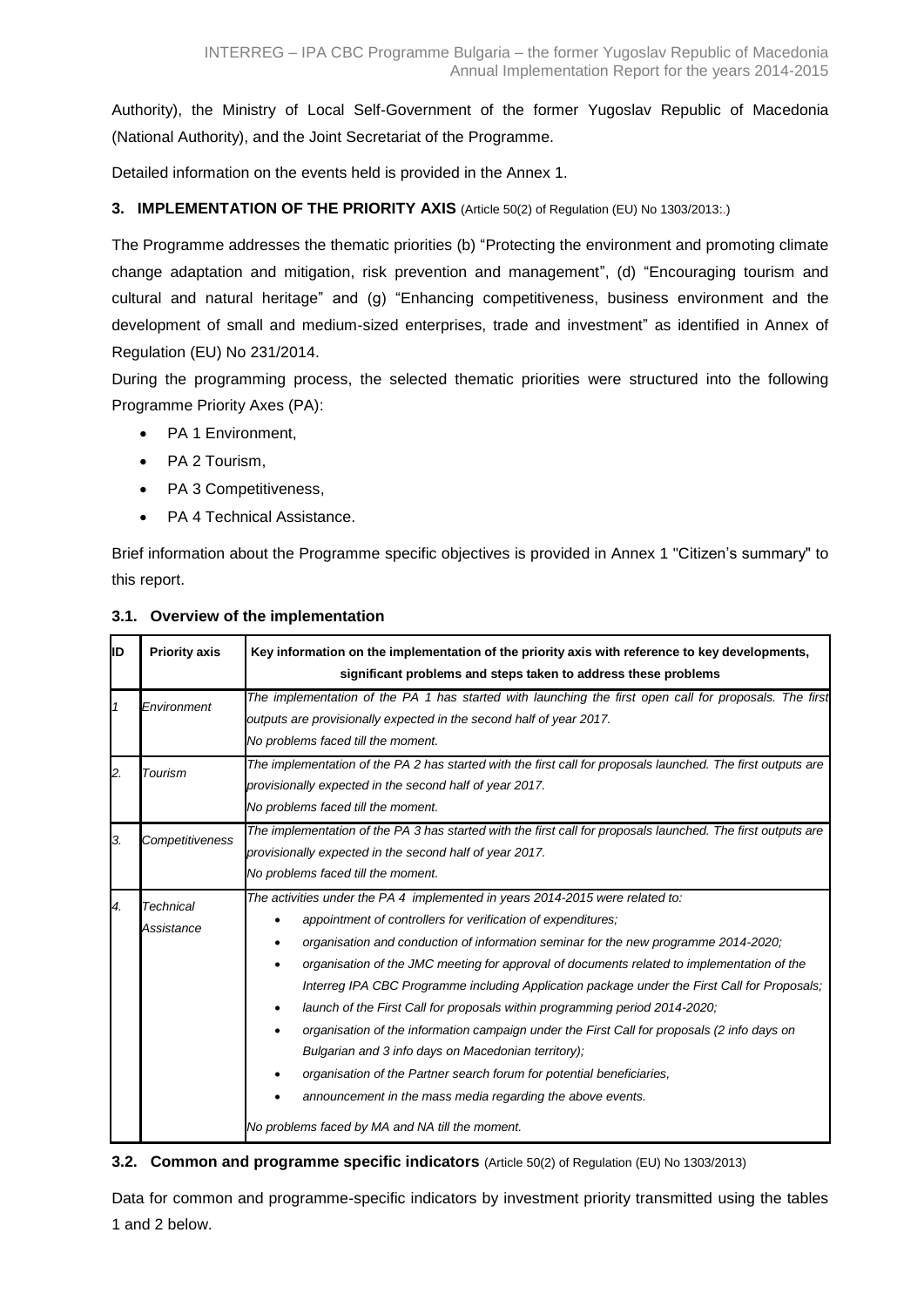*Table 1*

|  |  | Result indicators <sup>1</sup> (by priority axis and specific objective) |
|--|--|--------------------------------------------------------------------------|
|--|--|--------------------------------------------------------------------------|

|        |                                                                                                                           |                            |                          |                         |                                  |                |                |    |    |    | <b>ANNUAL VALUE</b> |    |    |    |    |                                            |
|--------|---------------------------------------------------------------------------------------------------------------------------|----------------------------|--------------------------|-------------------------|----------------------------------|----------------|----------------|----|----|----|---------------------|----|----|----|----|--------------------------------------------|
| ID     | Indicator                                                                                                                 | <b>Measurement</b><br>Unit | <b>Baseline</b><br>Value | <b>Baseline</b><br>Year | <b>Target</b><br>Value<br>(2023) | 2014           | 15             | 16 | 17 | 18 | 19                  | 20 | 21 | 22 | 23 | <b>Observations</b><br>(if necessary)      |
| 1.1.1  | Increased level of<br>capacity in<br>environmental<br>protection and<br>sustainable use of<br>common natural<br>resources | Scale                      | 2.56                     | 2014                    | 3.00                             | $\mathbf 0$    | $\mathbf 0$    |    |    |    |                     |    |    |    |    | Frequency of<br>reporting:<br>2018<br>2023 |
| 1.2.1  | Increased joint<br>interventions in the<br>field of risk<br>prevention and<br>management                                  | Percentage                 | 6                        | 2013                    | 80%                              | 0              | $\mathbf 0$    |    |    |    |                     |    |    |    |    | Frequency of<br>reporting:<br>2018<br>2023 |
| 1.2.2  | Increased joint<br>initiatives related to<br>risk prevention and<br>management                                            | Percentage                 | 30                       | 2014                    | 20%                              | $\overline{0}$ | $\overline{0}$ |    |    |    |                     |    |    |    |    | Frequency of<br>reporting:<br>2018<br>2023 |
| 2.1.1. | Increased nights                                                                                                          | Percentage                 | 1618655                  | 2013                    | $1\%$                            | 0              | $\mathbf 0$    |    |    |    |                     |    |    |    |    | Frequency of                               |

<sup>&</sup>lt;sup>1</sup> NB. – The baseline and target values of qualitative result indicators (RI 1.1.1, 2.2.1, 2.3.1 and 3.1.2) are set in accordance with the Baseline and Target Values Study elaborated by MA on the base of survey carried out in year 2015. The study together with the Programme modification request were adopted by the JMC members and sent to the European Commission for approval.

 $\overline{a}$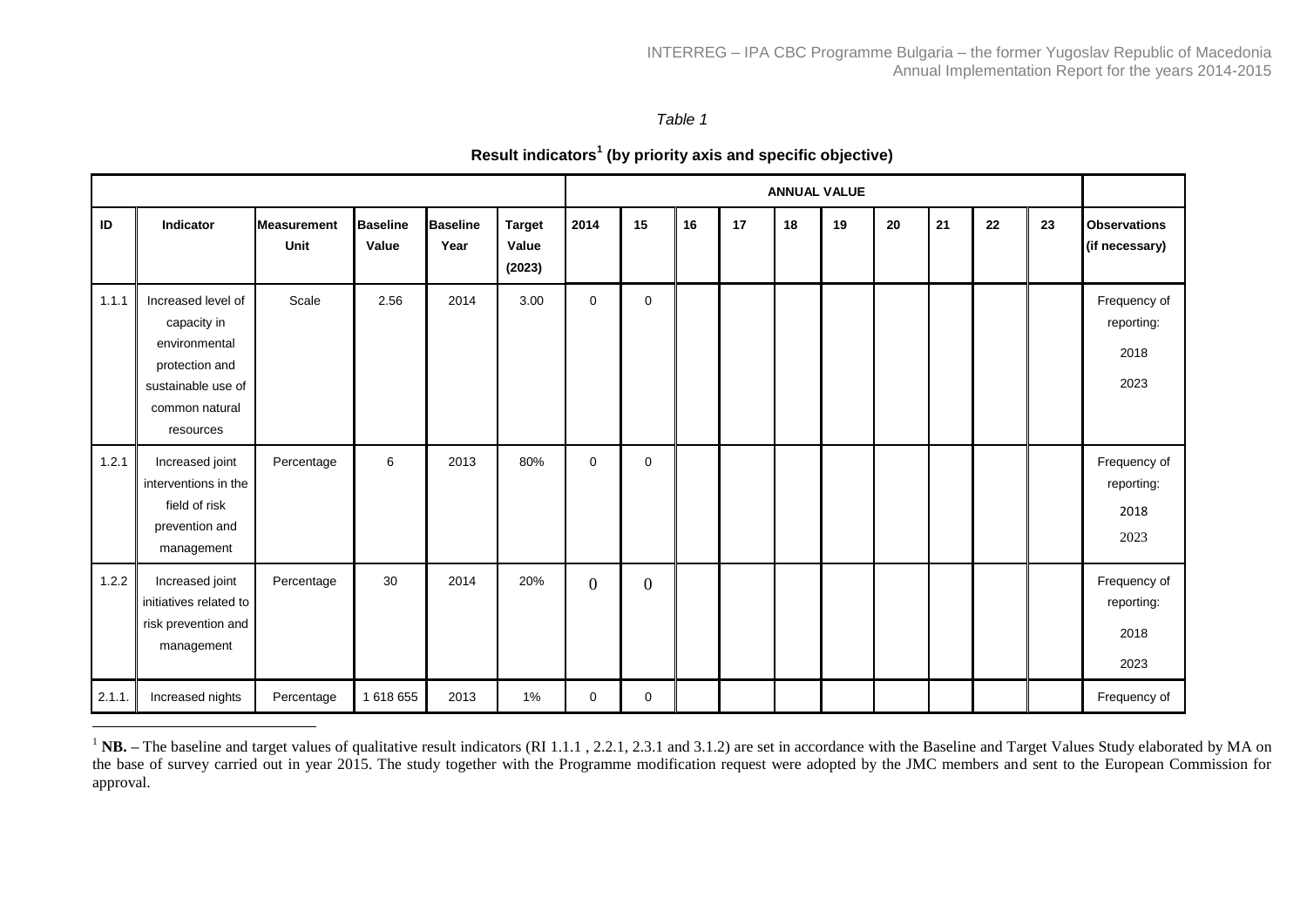|       | spent in the cross-<br>border region                                                                                    |       |      |      |      |             |             |  |  |  |  | reporting:<br>2018<br>2023                 |
|-------|-------------------------------------------------------------------------------------------------------------------------|-------|------|------|------|-------------|-------------|--|--|--|--|--------------------------------------------|
| 2.2.1 | Increased level of<br>joint and integrated<br>approaches to<br>sustainable tourism<br>development in the<br>border area | Scale | 2.44 | 2014 | 3.00 | $\mathbf 0$ | $\mathbf 0$ |  |  |  |  | Frequency of<br>reporting:<br>2018<br>2023 |
| 2.3.1 | Increased public<br>awareness regarding<br>sustainable use of<br>natural and cultural<br>heritage and<br>resources      | Scale | 2.49 | 2014 | 3.00 | $\mathbf 0$ | $\mathbf 0$ |  |  |  |  | Frequency of<br>reporting:<br>2018<br>2023 |
| 3.1.1 | Increased cross-<br>border business<br>networks created or<br>extended                                                  | $\%$  | 29   | 2014 | 10%  | $\mathbf 0$ | $\mathbf 0$ |  |  |  |  | Frequency of<br>reporting:<br>2018<br>2023 |
| 3.1.2 | Increased level of<br>awareness on the<br>business<br>opportunities offered<br>by the region                            | Scale | 2.34 | 2014 | 3.00 | 0           | $\mathbf 0$ |  |  |  |  | Frequency of<br>reporting:<br>2018<br>2023 |

**Common and programme specific output indicators (by priority axis, investment priority); applies also to technical assistance priority axes**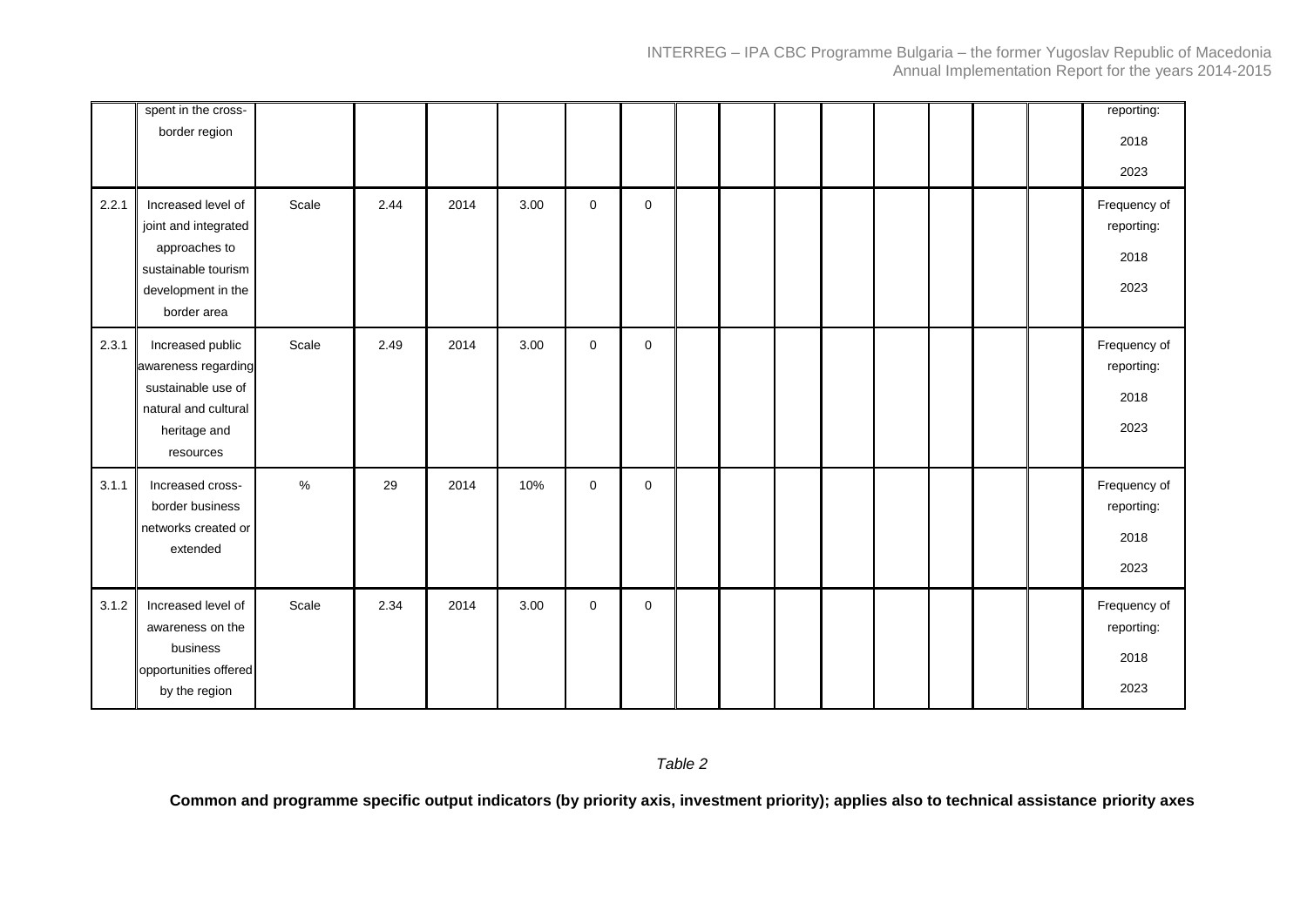|                                              | ID         | Indicator (name of indicator)                                                        | <b>Measurement</b> | <b>Target</b>         | <b>CUMULATIVE VALUE</b> |             |    |    |    |    |    |    |    |    | <b>Observations (if</b> |
|----------------------------------------------|------------|--------------------------------------------------------------------------------------|--------------------|-----------------------|-------------------------|-------------|----|----|----|----|----|----|----|----|-------------------------|
|                                              |            |                                                                                      | unit               | value $(^{2})$ (2023) | 2014                    | 15          | 16 | 17 | 18 | 19 | 20 | 21 | 22 | 23 | necessary)              |
| Selected operations                          | OI 1.1.1.1 | Number of supported investments                                                      | Number             | 15                    | $\mathbf 0$             | $\mathbf 0$ |    |    |    |    |    |    |    |    |                         |
| [forecast provided by<br>beneficiaries]      |            | for improving the environmental<br>conditions in the programme region                |                    |                       |                         |             |    |    |    |    |    |    |    |    |                         |
| Fully implemented<br>operations              |            |                                                                                      |                    |                       | $\mathbf 0$             | $\mathbf 0$ |    |    |    |    |    |    |    |    |                         |
| [actual achievement]                         |            |                                                                                      |                    |                       |                         |             |    |    |    |    |    |    |    |    |                         |
| Selected operations                          |            |                                                                                      | Number             | $\mathbf 5$           | $\mathbf 0$             | $\mathbf 0$ |    |    |    |    |    |    |    |    |                         |
| [forecast provided by<br>beneficiaries]      |            | Number of nature protected areas                                                     |                    |                       |                         |             |    |    |    |    |    |    |    |    |                         |
| Fully implemented<br>operations              | OI 1.1.1.2 | addressed by supported<br>interventions                                              |                    |                       | $\mathbf 0$             | $\mathbf 0$ |    |    |    |    |    |    |    |    |                         |
| [actual achievement]                         |            |                                                                                      |                    |                       |                         |             |    |    |    |    |    |    |    |    |                         |
| Selected operations                          |            |                                                                                      |                    |                       | 0                       | $\mathbf 0$ |    |    |    |    |    |    |    |    |                         |
| [forecast provided by<br>beneficiaries]      |            | Number of supported joint<br>mechanisms for environmental                            |                    |                       |                         |             |    |    |    |    |    |    |    |    |                         |
| Fully implemented<br>operations              | OI 1.1.1.3 | protection, promotion of<br>biodiversity and sustainable use of<br>natural resources | Number             | 5                     | $\mathbf 0$             | $\mathbf 0$ |    |    |    |    |    |    |    |    |                         |
| [actual achievement]                         |            |                                                                                      |                    |                       |                         |             |    |    |    |    |    |    |    |    |                         |
| Selected operations<br>[forecast provided by | OI 1.1.1.4 | Number of<br>institutions/organizations involved                                     | Number             | 20                    | $\mathbf 0$             | $\mathbf 0$ |    |    |    |    |    |    |    |    |                         |

**<sup>2</sup>** Targets are optional for technical assistance priority axes.

 $\overline{a}$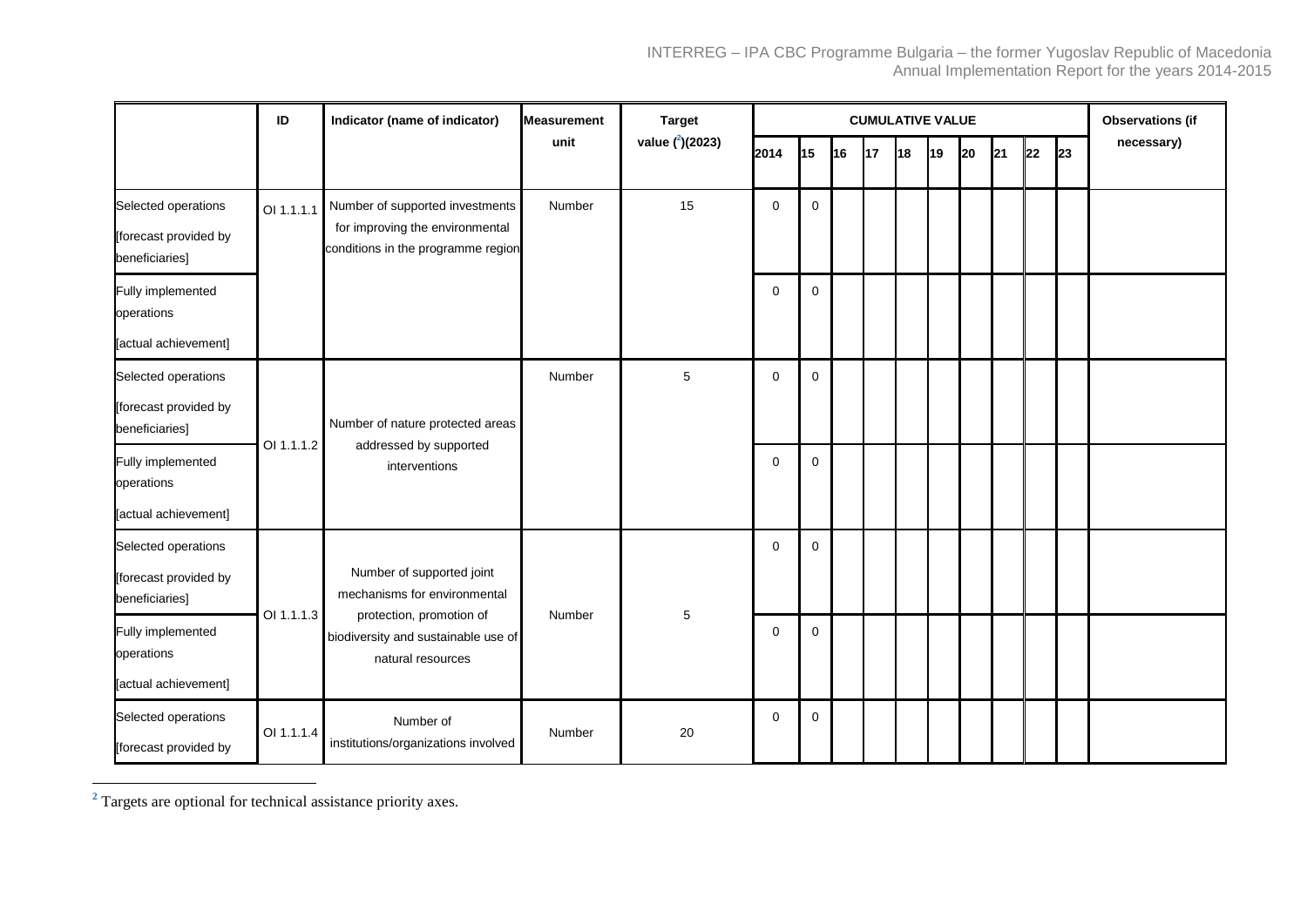| beneficiaries]                               |            | in environmental related activities                                         |        |             |             |             |  |  |  |  |  |
|----------------------------------------------|------------|-----------------------------------------------------------------------------|--------|-------------|-------------|-------------|--|--|--|--|--|
| Fully implemented<br>operations              |            |                                                                             |        |             | $\mathbf 0$ | $\mathbf 0$ |  |  |  |  |  |
| [actual achievement]                         |            |                                                                             |        |             |             |             |  |  |  |  |  |
| Selected operations                          |            |                                                                             |        |             | $\mathbf 0$ | $\mathbf 0$ |  |  |  |  |  |
| [forecast provided by<br>beneficiaries]      |            | Number of participants in<br>OI 1.1.1.5 environmental related trainings and | Number | 300         |             |             |  |  |  |  |  |
| Fully implemented<br>operations              |            | campaigns                                                                   |        |             | $\mathbf 0$ | $\mathbf 0$ |  |  |  |  |  |
| [actual achievement]                         |            |                                                                             |        |             |             |             |  |  |  |  |  |
| Selected operations                          |            |                                                                             |        |             | $\mathbf 0$ | $\mathbf 0$ |  |  |  |  |  |
| [forecast provided by<br>beneficiaries]      | OI 1.2.1.1 | Supported investments for                                                   | Number |             |             |             |  |  |  |  |  |
| Fully implemented<br>operations              |            | improving disaster management<br>and risk prevention                        |        | $\mathbf 5$ | $\mathbf 0$ | $\mathbf 0$ |  |  |  |  |  |
| [actual achievement]                         |            |                                                                             |        |             |             |             |  |  |  |  |  |
| Selected operations                          |            |                                                                             |        |             | $\mathbf 0$ | $\mathbf 0$ |  |  |  |  |  |
| [forecast provided by<br>beneficiaries]      |            | Supported investments for                                                   |        |             |             |             |  |  |  |  |  |
| Fully implemented<br>operations              |            | OI 1.2.1.2 adaptation and mitigation of climate<br>change consequences      | Number | $\mathbf 5$ | 0           | $\mathbf 0$ |  |  |  |  |  |
| [actual achievement]                         |            |                                                                             |        |             |             |             |  |  |  |  |  |
| Selected operations<br>[forecast provided by | OI 1.2.2.1 | Supported joint mechanisms for<br>disaster management and risk              | Number | 3           | $\mathbf 0$ | $\mathbf 0$ |  |  |  |  |  |
| beneficiaries]                               |            | prevention and for promotion of                                             |        |             |             |             |  |  |  |  |  |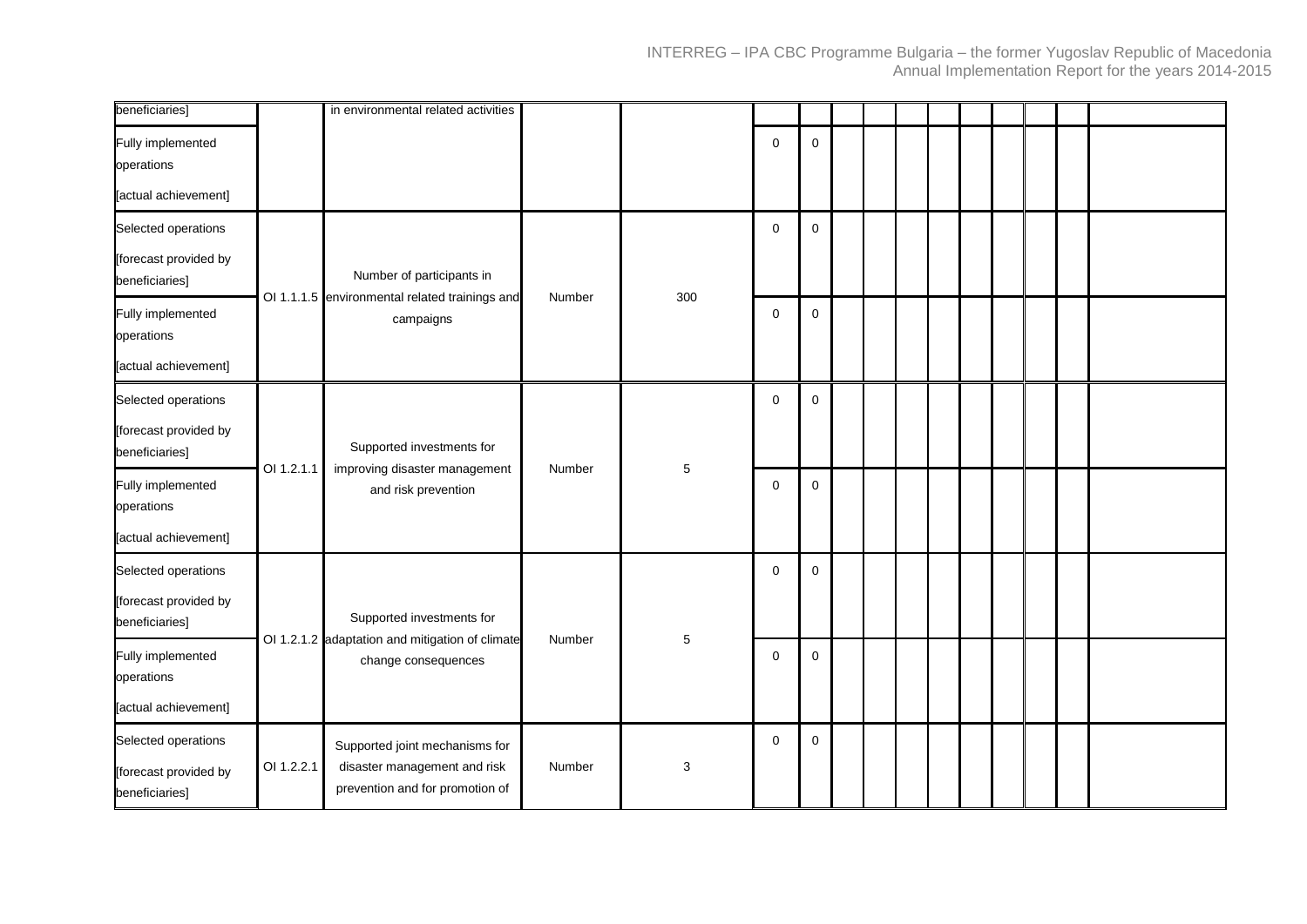| Fully implemented<br>operations                                |            | climate change awareness                                                                      |        |         | $\mathbf 0$ | 0           |  |  |  |  |  |
|----------------------------------------------------------------|------------|-----------------------------------------------------------------------------------------------|--------|---------|-------------|-------------|--|--|--|--|--|
| [actual achievement]                                           |            |                                                                                               |        |         |             |             |  |  |  |  |  |
| Selected operations                                            |            |                                                                                               |        |         | $\mathbf 0$ | $\mathbf 0$ |  |  |  |  |  |
| [forecast provided by<br>beneficiaries]                        | OI 1.2.2.2 | Number of<br>institutions/organizations involved                                              | Number | 10      |             |             |  |  |  |  |  |
| Fully implemented<br>operations                                |            | in initiatives related to risk<br>prevention and management                                   |        |         | $\mathbf 0$ | $\mathbf 0$ |  |  |  |  |  |
| [actual achievement]                                           |            |                                                                                               |        |         |             |             |  |  |  |  |  |
| Selected operations                                            |            |                                                                                               |        |         | $\mathbf 0$ | $\mathbf 0$ |  |  |  |  |  |
| [forecast provided by<br>beneficiaries]                        |            | Number of participants in trainings<br>and campaigns in the field of risk                     |        |         |             |             |  |  |  |  |  |
| Fully implemented<br>operations                                |            | OI 1.2.2.3 prevention, (including marginalized<br>communities and other vulnerable<br>groups) | Number | 300     | $\mathbf 0$ | $\mathbf 0$ |  |  |  |  |  |
| [actual achievement]                                           |            |                                                                                               |        |         |             |             |  |  |  |  |  |
| Selected operations                                            |            | Population benefiting from flood                                                              |        |         | $\mathbf 0$ | $\mathbf 0$ |  |  |  |  |  |
| [forecast provided by<br>beneficiaries]                        |            | protection measures                                                                           |        |         |             |             |  |  |  |  |  |
| Fully implemented<br>operations                                | OI 1.2.2.4 |                                                                                               | Number | 350 000 | 0           | 0           |  |  |  |  |  |
| [actual achievement]                                           |            |                                                                                               |        |         |             |             |  |  |  |  |  |
| Selected operations<br>[forecast provided by<br>beneficiaries] | OI 1.2.2.5 | Population benefiting from forest<br>fire protection measures                                 | Number | 400 000 | $\mathbf 0$ | 0           |  |  |  |  |  |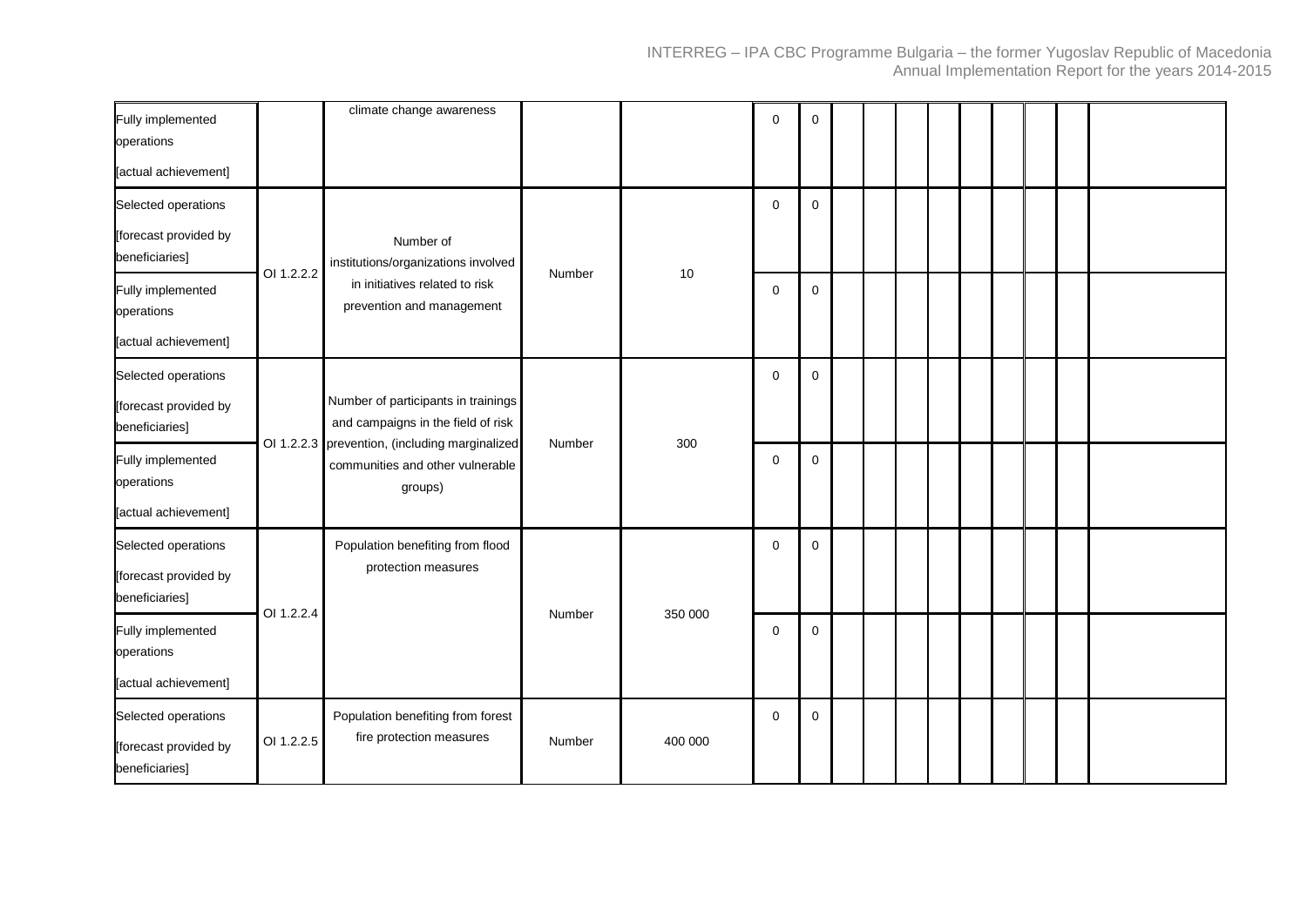| Fully implemented<br>operations                                |            |                                                                                                                                      |        |    | $\mathbf 0$ | 0           |  |  |  |  |  |
|----------------------------------------------------------------|------------|--------------------------------------------------------------------------------------------------------------------------------------|--------|----|-------------|-------------|--|--|--|--|--|
| [actual achievement]                                           |            |                                                                                                                                      |        |    |             |             |  |  |  |  |  |
| Selected operations<br>[forecast provided by<br>beneficiaries] | OI 2.1.1.1 | Number of cultural and historical<br>touristic sites reconstructed /<br>restored / covered by conservation<br>and protection actions | Number | 25 | $\mathbf 0$ | $\mathbf 0$ |  |  |  |  |  |
| Fully implemented<br>operations<br>[actual achievement]        |            |                                                                                                                                      |        |    | $\mathbf 0$ | $\Omega$    |  |  |  |  |  |
| Selected operations<br>[forecast provided by<br>beneficiaries] |            | Length of new or reconstructed or<br>upgraded access roads to natural,<br>cultural and historic tourism sites,                       |        |    | $\mathbf 0$ | $\mathbf 0$ |  |  |  |  |  |
| Fully implemented<br>operations                                | OI 2.1.1.2 | cycling routes and walking paths                                                                                                     | Km     | 5  | $\Omega$    | $\mathbf 0$ |  |  |  |  |  |
| [actual achievement]                                           |            |                                                                                                                                      |        |    |             |             |  |  |  |  |  |
| Selected operations<br>[forecast provided by<br>beneficiaries] | OI 2.1.1.3 | Number of newly built or<br>reconstructed or upgraded tourist<br>related facilities and attractions                                  | Number |    | $\mathbf 0$ | $\mathbf 0$ |  |  |  |  |  |
| Fully implemented<br>operations<br>[actual achievement]        |            |                                                                                                                                      |        | 10 | $\mathbf 0$ | $\mathbf 0$ |  |  |  |  |  |
| Selected operations<br>[forecast provided by<br>beneficiaries] | OI 2.1.1.4 | Number of created/reconstructed<br>facilities for disabled people for<br>access to or in the supported                               | Number | 5  | $\mathbf 0$ | $\mathbf 0$ |  |  |  |  |  |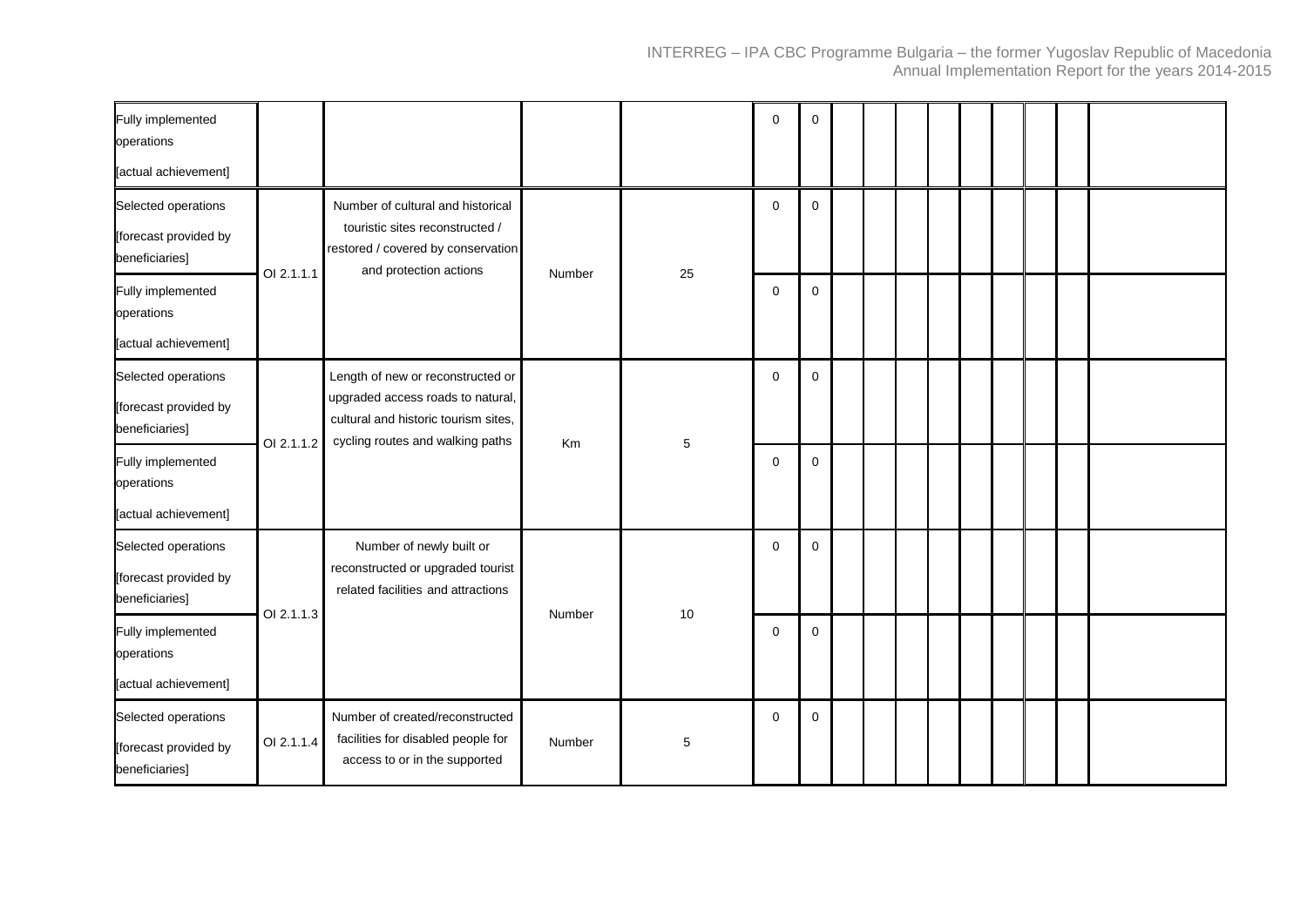| Fully implemented<br>operations                                                                   |            | touristic sites                                                                                                                                              |        |      | $\mathbf 0$      | 0      |  |  |  |  |  |
|---------------------------------------------------------------------------------------------------|------------|--------------------------------------------------------------------------------------------------------------------------------------------------------------|--------|------|------------------|--------|--|--|--|--|--|
| [actual achievement]                                                                              |            |                                                                                                                                                              |        |      |                  |        |  |  |  |  |  |
| Selected operations<br>[forecast provided by<br>beneficiaries]                                    | OI 2.2.1.1 | Number of joint touristic products,<br>services, brands, thematic routes                                                                                     | Number | 10   | $\mathbf 0$      | 0      |  |  |  |  |  |
| Fully implemented<br>operations<br>[actual achievement]                                           |            |                                                                                                                                                              |        |      | $\mathbf 0$      | 0      |  |  |  |  |  |
| Selected operations<br>[forecast provided by<br>beneficiaries]<br>Fully implemented<br>operations | OI 2.2.1.2 | Number of actions, tools and<br>initiatives developed and/or<br>implemented for promotion of<br>sustainable tourism potential of the<br>eligible border area | Number | $10$ | 0<br>$\mathbf 0$ | 0<br>0 |  |  |  |  |  |
| [actual achievement]                                                                              |            |                                                                                                                                                              |        |      |                  |        |  |  |  |  |  |
| Selected operations<br>[forecast provided by<br>beneficiaries]                                    | OI 2.2.1.3 | Number of participants in joint<br>training and qualification initiatives<br>in the field of sustainable tourism                                             | Number | 50   | $\mathbf 0$      | 0      |  |  |  |  |  |
| Fully implemented<br>operations<br>[actual achievement]                                           |            |                                                                                                                                                              |        |      | $\mathbf 0$      | 0      |  |  |  |  |  |
| Selected operations<br>[forecast provided by<br>beneficiaries]                                    | OI 2.3.1.1 | Number of cross-border networks<br>established or strengthened in the<br>field of sustainable tourism                                                        | Number | 5    | $\mathbf 0$      | 0      |  |  |  |  |  |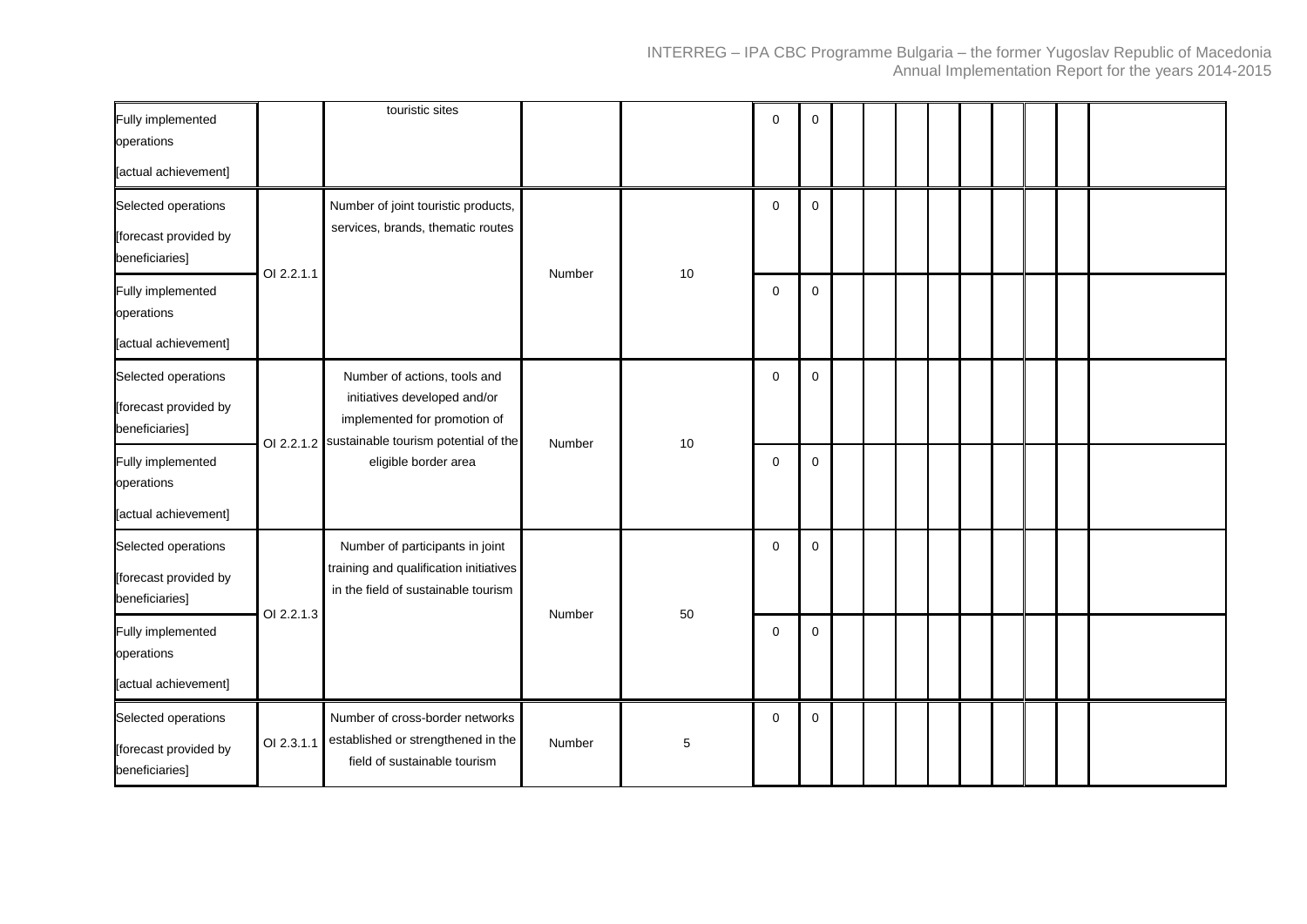| Fully implemented<br>operations                                |            |                                                                                                             |        |                                                     | $\mathbf 0$ | 0 |  |  |  |  |  |
|----------------------------------------------------------------|------------|-------------------------------------------------------------------------------------------------------------|--------|-----------------------------------------------------|-------------|---|--|--|--|--|--|
| [actual achievement]                                           |            |                                                                                                             |        |                                                     |             |   |  |  |  |  |  |
| Selected operations<br>[forecast provided by<br>beneficiaries] | OI 2.3.1.2 | Number of cultural events held for<br>promoting the region's cultural<br>identity                           | Number | 15                                                  | $\mathbf 0$ | 0 |  |  |  |  |  |
| Fully implemented<br>operations<br>[actual achievement]        |            |                                                                                                             |        |                                                     | $\mathbf 0$ | 0 |  |  |  |  |  |
| Selected operations<br>[forecast provided by<br>beneficiaries] | OI 2.3.1.3 | Number of participants in youth<br>initiatives                                                              | Number | 150                                                 | $\mathbf 0$ | 0 |  |  |  |  |  |
| Fully implemented<br>operations                                |            |                                                                                                             |        |                                                     | $\mathbf 0$ | 0 |  |  |  |  |  |
| [actual achievement]                                           |            |                                                                                                             |        |                                                     |             |   |  |  |  |  |  |
| Selected operations<br>[forecast provided by<br>beneficiaries] | OI 3.1.1.1 | Supported joint start-up and self-<br>employment initiatives                                                | Number | $\overline{2}$                                      | $\mathbf 0$ | 0 |  |  |  |  |  |
| Fully implemented<br>operations<br>[actual achievement]        |            |                                                                                                             |        |                                                     | $\mathbf 0$ | 0 |  |  |  |  |  |
| Selected operations<br>[forecast provided by<br>beneficiaries] | OI 3.1.1.2 | Number of participants (split into<br>men and women) in supported<br>training and qualification initiatives | Number | 150<br>(balanced participation<br>of men and women) | $\mathbf 0$ | 0 |  |  |  |  |  |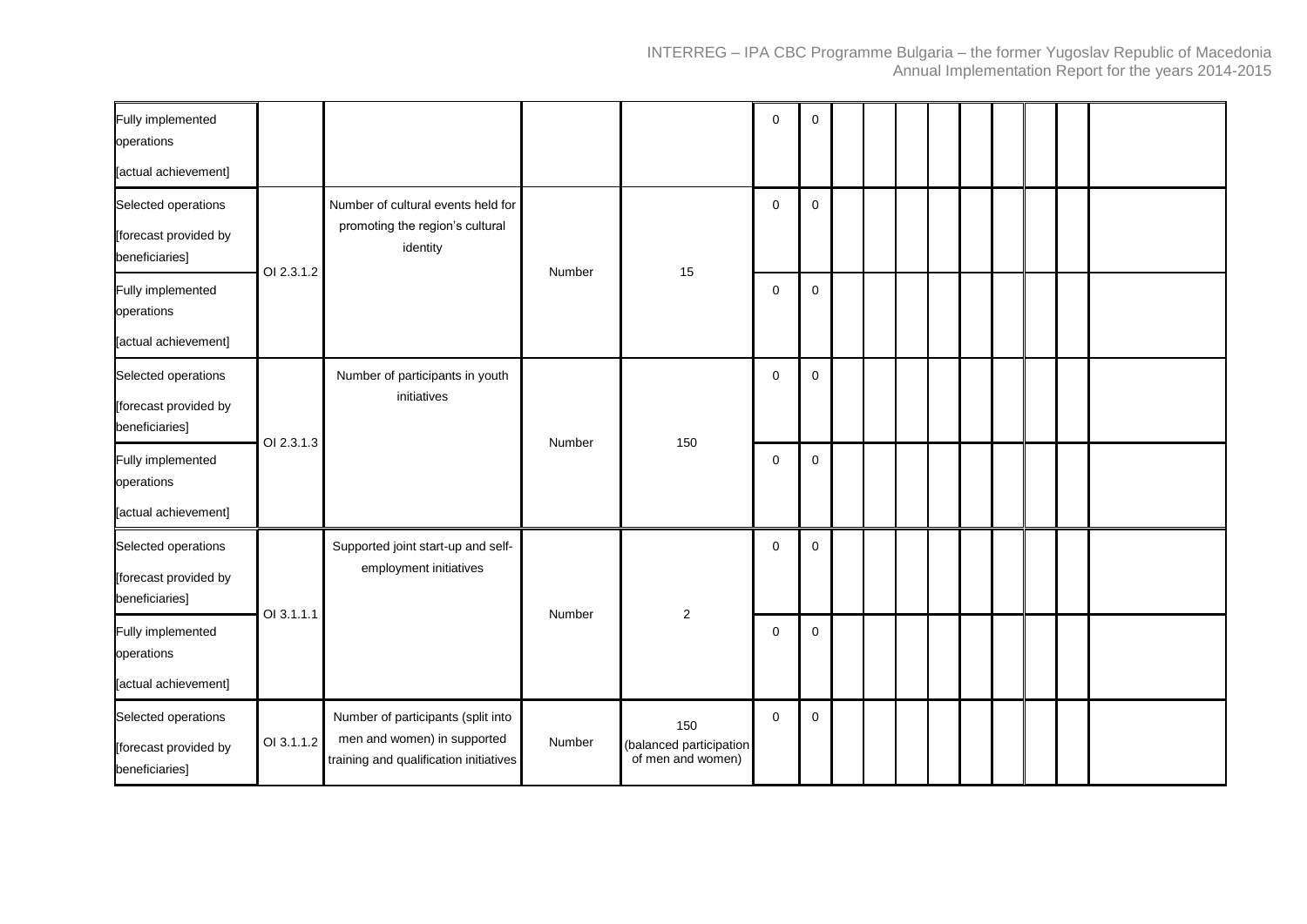| Fully implemented<br>operations         |            |                                                                  |        |                | $\mathbf 0$ | $\mathbf 0$ |  |  |  |  |  |
|-----------------------------------------|------------|------------------------------------------------------------------|--------|----------------|-------------|-------------|--|--|--|--|--|
| [actual achievement]                    |            |                                                                  |        |                |             |             |  |  |  |  |  |
| Selected operations                     |            | Number of enterprises receiving                                  |        |                | $\mathbf 0$ | $\mathbf 0$ |  |  |  |  |  |
| [forecast provided by<br>beneficiaries] | OI 3.1.1.3 | non-financial support                                            | Number | 10             |             |             |  |  |  |  |  |
| Fully implemented<br>operations         |            |                                                                  |        |                | $\mathbf 0$ | $\mathbf 0$ |  |  |  |  |  |
| [actual achievement]                    |            |                                                                  |        |                |             |             |  |  |  |  |  |
| Selected operations                     |            | Supported initiatives for economic<br>development and investment |        |                | $\mathbf 0$ | $\mathbf 0$ |  |  |  |  |  |
| [forecast provided by<br>beneficiaries] | OI 3.1.2.1 | promotion                                                        | Number | 10             |             |             |  |  |  |  |  |
| Fully implemented<br>operations         |            |                                                                  |        |                | $\mathbf 0$ | $\mathbf 0$ |  |  |  |  |  |
| [actual achievement]                    |            |                                                                  |        |                |             |             |  |  |  |  |  |
| Selected operations                     |            | Number of cooperation networks                                   |        |                | $\mathbf 0$ | $\mathbf 0$ |  |  |  |  |  |
| [forecast provided by<br>beneficiaries] | OI 3.1.2.2 |                                                                  | Number | $\overline{7}$ |             |             |  |  |  |  |  |
| Fully implemented<br>operations         |            |                                                                  |        |                | $\mathbf 0$ | $\mathbf 0$ |  |  |  |  |  |
| [actual achievement]                    |            |                                                                  |        |                |             |             |  |  |  |  |  |
|                                         | OI 4.1.1   | Number of performed evaluations<br>of the programme              | Number | N/A            | $\mathbf 0$ | 0           |  |  |  |  |  |
|                                         | OI 4.1.2   | Updated MIS system                                               | Number | N/A            | $\mathbf 0$ | 0           |  |  |  |  |  |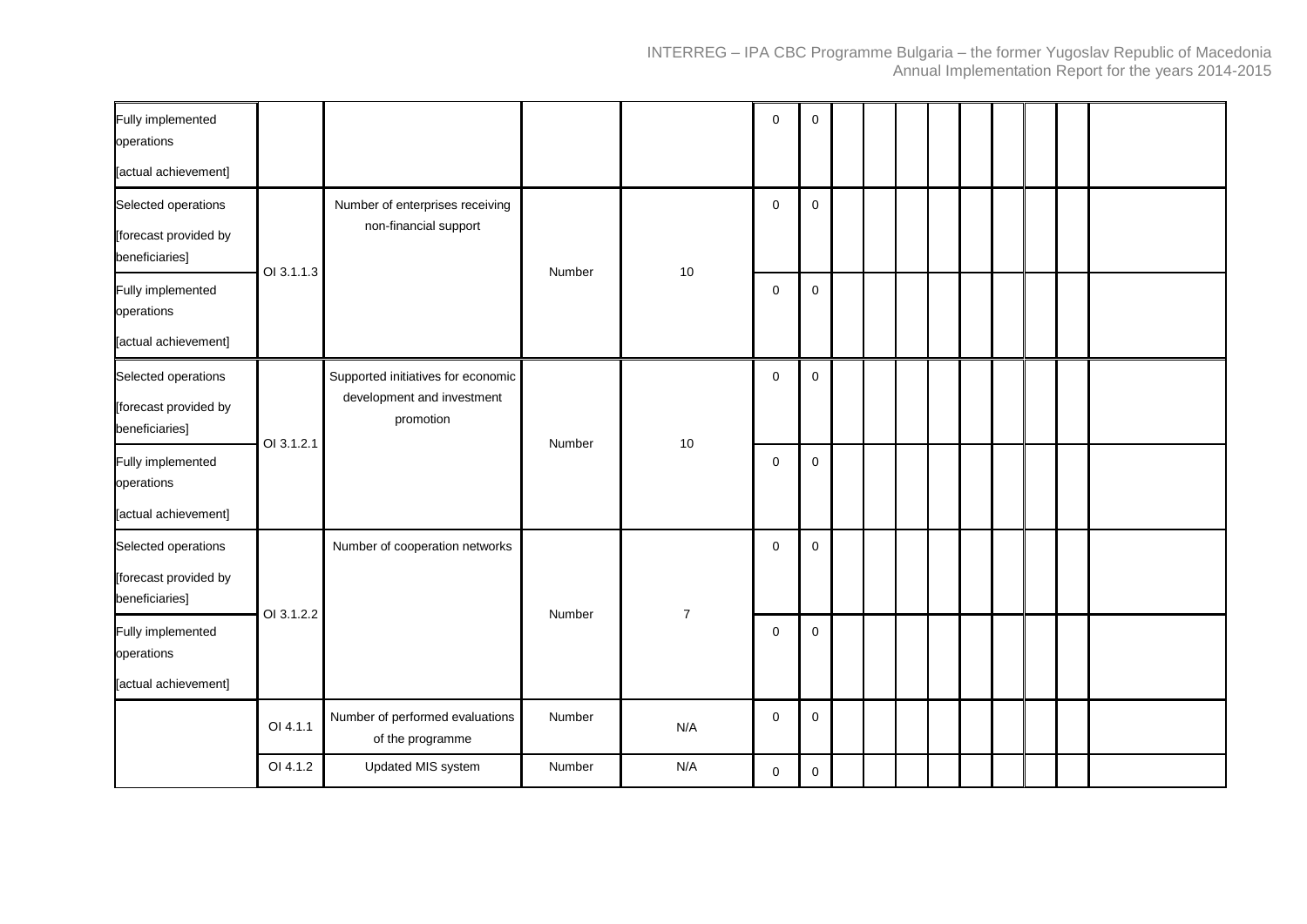| OI 4.1.3 | No of Monitoring Committee<br>meetings                                                       | <b>Number</b> | N/A |       |  |  |  |  |  |
|----------|----------------------------------------------------------------------------------------------|---------------|-----|-------|--|--|--|--|--|
| OI 4.1.4 | No of publicity events for<br>beneficiaries                                                  | Number        | N/A | 6     |  |  |  |  |  |
| OI 4.1.5 | Number of employees (full time)<br>whose salaries are co-financed by<br>technical assistance | Number        | N/A | $5^*$ |  |  |  |  |  |

**\*** Share of 33,3% of the salaries of First level Controllers are covered by the technical assistance under the programme

3.3 Milestones and targets defined in the performance framework (Article 50(2) of Regulation (EU) No 1303/2013) — submitted in annual implementation reports from 2017 onwards

Not applicable

**3.4. Financial data** (Article 50(2) of Regulation (EU) No 1303/2013)

*Table 3*

**Financial information at priority axis and programme level** (as set out in Table 1 of Annex II to Commission Implementing Regulation (EU) No 1011/2014 and table 16 of the Programme)

|                         |             |                           | The financial allocation of the priority axis                                                                                   |                           |                                 | Cumulative data on the financial progress                                              |                                                                                                                                    |                                                                              |                                                                                                   |                                                                                                                                                                      |                                      |  |
|-------------------------|-------------|---------------------------|---------------------------------------------------------------------------------------------------------------------------------|---------------------------|---------------------------------|----------------------------------------------------------------------------------------|------------------------------------------------------------------------------------------------------------------------------------|------------------------------------------------------------------------------|---------------------------------------------------------------------------------------------------|----------------------------------------------------------------------------------------------------------------------------------------------------------------------|--------------------------------------|--|
| <b>Priority</b><br>axis | <b>Fund</b> | Categor<br>y of<br>region | <b>Basis for</b><br>the<br>calculatio<br>n of Union<br>support*<br>(Total<br>eligible<br>cost or<br>public<br>eligible<br>cost) | Total<br>funding<br>(EUR) | Co-<br>financing<br>rate<br>(%) | Total<br>eligible<br>cost of<br>operati<br>ons<br>selecte<br>d for<br>support<br>(EUR) | <b>Proportion of the</b><br>total allocation<br>covered with<br>selected<br>operations (%)<br>[column 7/column<br>$5 \times 100$ ] | Public<br>eligible cost<br>of operations<br>selected for<br>support<br>(EUR) | <b>Total eligible</b><br>expenditure declared<br>by beneficiaries to<br>the managing<br>authority | <b>Proportion of the</b><br>total allocation<br>covered by<br>eligible<br>expenditure<br>declared by<br>beneficiaries (%)<br>[column<br>10/column $5 \times$<br>100] | Number of<br>operation<br>s selected |  |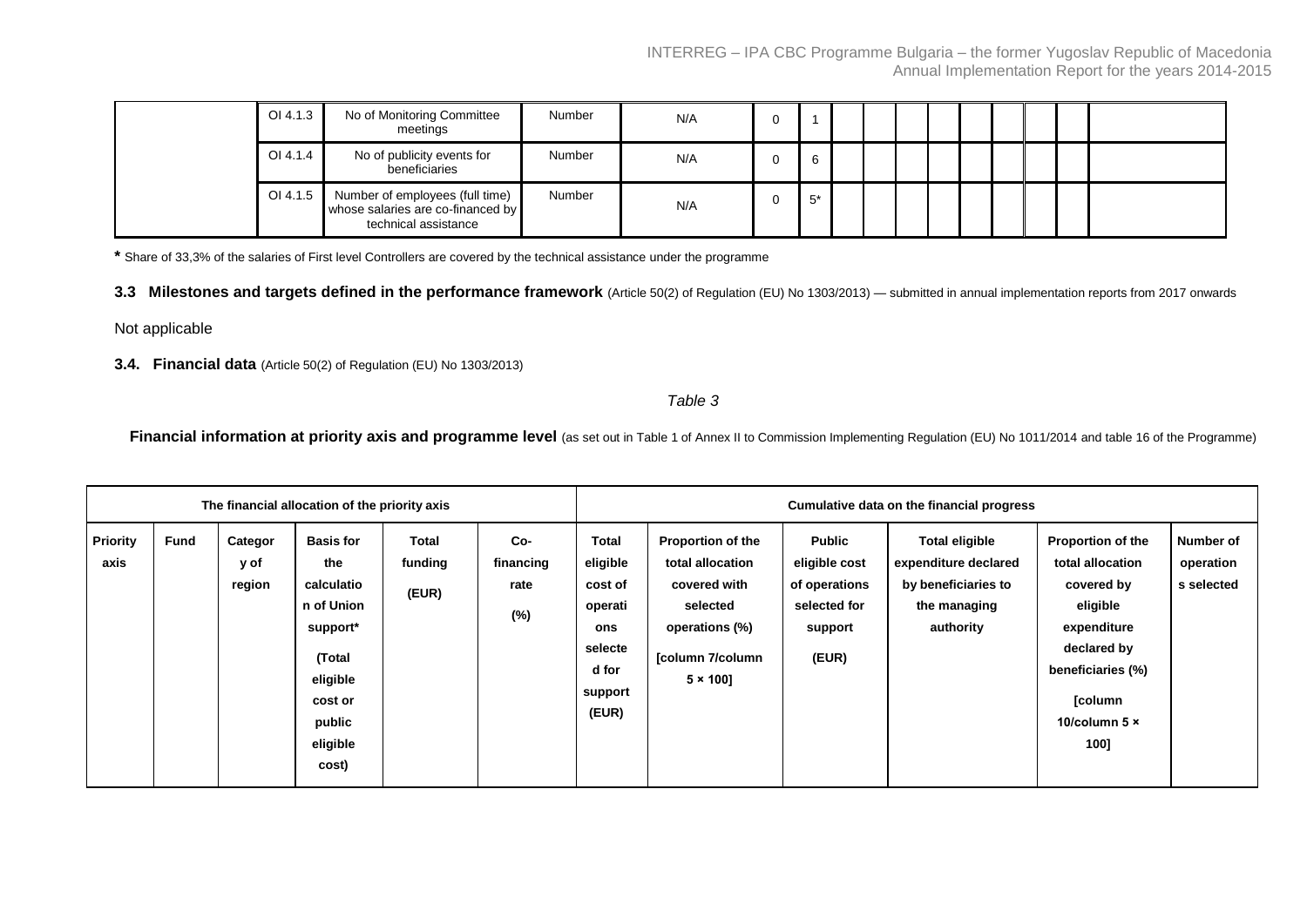| 1.                              | 2.         | 3.                        | 4.     | 5.         | 6.          | 7.   | 8.             | 9.   | 10.  | 11.            | 12.            |
|---------------------------------|------------|---------------------------|--------|------------|-------------|------|----------------|------|------|----------------|----------------|
| Priority<br>axis 1              | <b>IPA</b> | NUTS III or<br>equivalent | Public | 6 811 592  | 84.999982 % | 0.00 | $\overline{0}$ | 0.00 | 0.00 | $\overline{0}$ | $\overline{0}$ |
| Priority<br>axis 2              | <b>IPA</b> | NUTS III or<br>equivalent | Public | 7784676    | 84.999992%  | 0.00 | $\overline{0}$ | 0.00 | 0.00 | $\overline{0}$ | $\overline{0}$ |
| Priority<br>axis 3              | <b>IPA</b> | NUTS III or<br>equivalent | Public | 2919253    | 84.999998%  | 0.00 | $\mathbf 0$    | 0.00 | 0.00 | $\overline{0}$ | $\overline{0}$ |
| Priority<br>axis 4<br><b>TA</b> | <b>IPA</b> | NUTS III or<br>equivalent | Public | 1946 169   | 84.999967%  | 0.00 | $\mathbf 0$    | 0.00 | 0.00 | $\overline{0}$ | $\overline{0}$ |
| Total                           | <b>IPA</b> | NUTS III or<br>equivalent |        | 29 642 896 | 84.999987%  | 0.00 | 0              | 0.00 | 0.00 | 0              | 0              |

*Table 4*

# Breakdown of the cumulative financial data by category of intervention for the transmission made by 31 January (as set out in Table 2 of Annex II to Commission Implementing

Regulation (EU) No 1011/2014 and tables 6-9 of the Programme)

| <b>Priority axis</b> |             | <b>Characteristics of expenditure</b> |                                                              | <b>Financial data</b>              |                                      |                                                  |                                                                       |                                                                                  |                                                                                             |                                     |  |  |  |
|----------------------|-------------|---------------------------------------|--------------------------------------------------------------|------------------------------------|--------------------------------------|--------------------------------------------------|-----------------------------------------------------------------------|----------------------------------------------------------------------------------|---------------------------------------------------------------------------------------------|-------------------------------------|--|--|--|
|                      | <b>Fund</b> | Category of region                    | Intervention field                                           | $\mathbf{2}$<br>Form of<br>finance | 3<br><b>Territorial</b><br>dimension | 4<br><b>Territorial</b><br>delivery<br>mechanism | Total eligible cost<br>of operations<br>selected for<br>support (EUR) | <b>Public eligible</b><br>cost of operations<br>selected for<br>support<br>(EUR) | The total eligible<br>expenditure declared<br>by beneficiaries to the<br>managing authority | Number of<br>operations<br>selected |  |  |  |
| Environment          | <b>IPA</b>  | Ш<br><b>NUTS</b><br>or<br>equivalent  | 085 Protection and<br>enhancement of<br>biodiversity, nature |                                    |                                      |                                                  |                                                                       | $0,00$ 0,00                                                                      | 0,00                                                                                        | U                                   |  |  |  |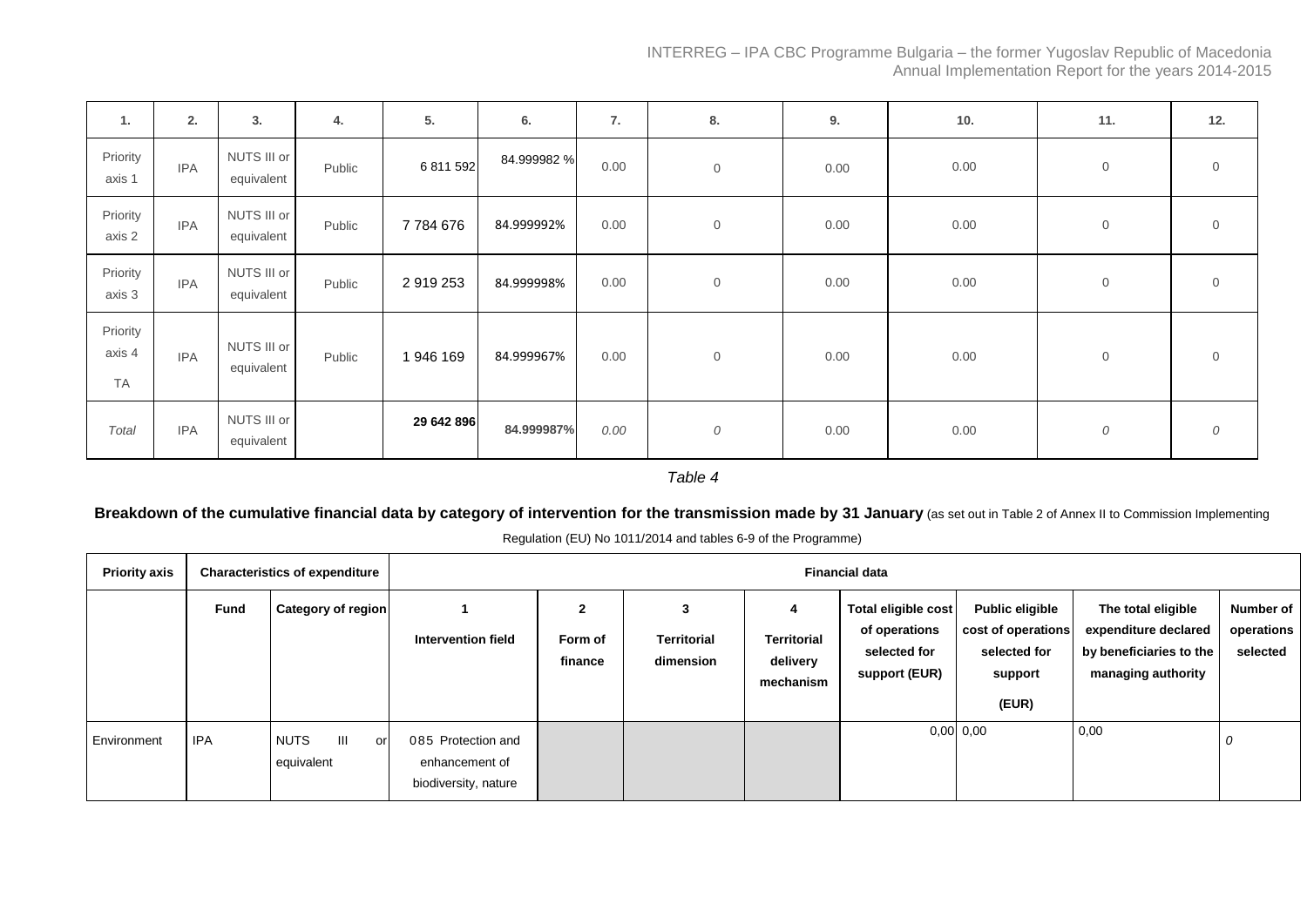|         |            |                                                                       | protection and green<br>infrastructure                                                                                                                                                                                                    |                               |                                                                                              |      |                       |      |   |
|---------|------------|-----------------------------------------------------------------------|-------------------------------------------------------------------------------------------------------------------------------------------------------------------------------------------------------------------------------------------|-------------------------------|----------------------------------------------------------------------------------------------|------|-----------------------|------|---|
|         |            |                                                                       | 087 Adaptation to<br>climate change<br>measures and<br>prevention and<br>management of climate<br>related risks e.g. erosion,<br>fires, flooding, storms<br>and drought, including<br>awareness raising, civil<br>protection and disaster |                               |                                                                                              |      | $0,00$ 0,00           | 0,00 | 0 |
|         |            |                                                                       | management systems<br>and infrastructures                                                                                                                                                                                                 |                               |                                                                                              |      |                       |      |   |
|         |            |                                                                       |                                                                                                                                                                                                                                           | 01 Non-<br>repayable<br>grant |                                                                                              | 0,00 | 0,00                  | 0,00 | 0 |
|         |            |                                                                       |                                                                                                                                                                                                                                           |                               | 05 - Cooperation<br>across national or<br>regional programme<br>areas in national<br>context |      | $0,00$ $\boxed{0,00}$ | 0,00 | 0 |
| Tourism | <b>IPA</b> | $\ensuremath{\mathsf{III}}\xspace$<br>or<br><b>NUTS</b><br>equivalent | 075 Development and<br>promotion of tourism<br>services in or for SMEs                                                                                                                                                                    |                               |                                                                                              |      | $0,00$ 0,00           | 0,00 | 0 |
|         |            |                                                                       | 079 Access to public<br>information<br>sector<br>(including open data e-                                                                                                                                                                  |                               |                                                                                              |      | $0,00$ 0,00           | 0,00 | 0 |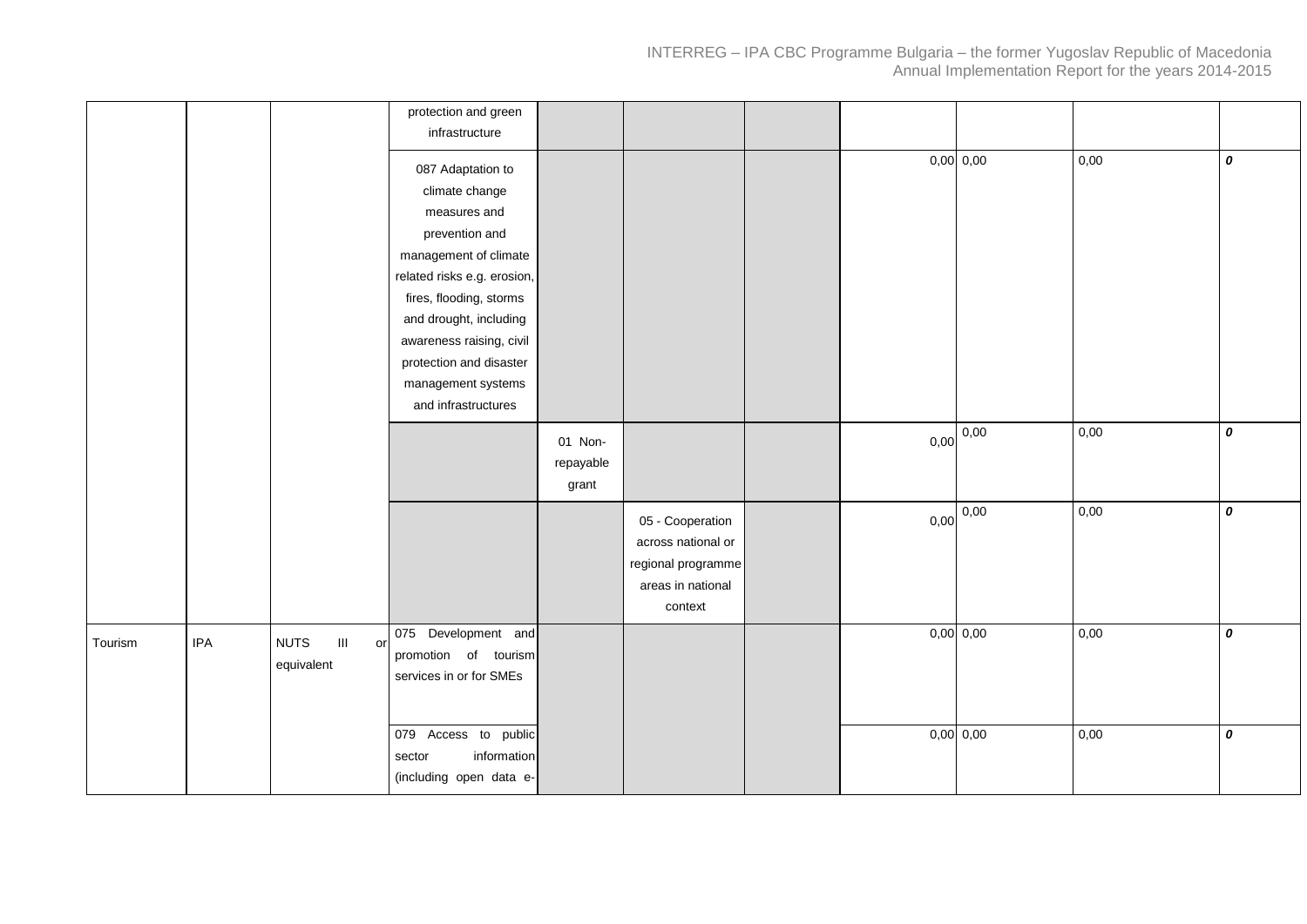| Tourism)  |                             |  |  |             |      |   |
|-----------|-----------------------------|--|--|-------------|------|---|
|           | 090 Cycle tracks and        |  |  | $0,00$ 0,00 | 0,00 | 0 |
| footpaths |                             |  |  |             |      |   |
| 092       | Protection,                 |  |  | $0,00$ 0,00 | 0,00 | 0 |
|           | development<br>and          |  |  |             |      |   |
|           | promotion of<br>public      |  |  |             |      |   |
|           | tourism assets              |  |  |             |      |   |
| 094       | Protection,                 |  |  | $0,00$ 0,00 | 0,00 | 0 |
|           | development<br>and          |  |  |             |      |   |
|           | promotion of<br>public      |  |  |             |      |   |
|           | cultural and heritage       |  |  |             |      |   |
| assets    |                             |  |  |             |      |   |
|           | 095 Development and         |  |  | $0,00$ 0,00 | 0,00 | 0 |
|           | promotion of public         |  |  |             |      |   |
|           | cultural and heritage       |  |  |             |      |   |
| services  |                             |  |  |             |      |   |
|           |                             |  |  |             |      |   |
| 103       | Sustainable                 |  |  | $0,00$ 0,00 | 0,00 | 0 |
|           | integration into<br>the     |  |  |             |      |   |
|           | labour market of young      |  |  |             |      |   |
|           | people, in particular       |  |  |             |      |   |
|           | those not in employment,    |  |  |             |      |   |
|           | education or training,      |  |  |             |      |   |
|           | including young people      |  |  |             |      |   |
|           | at risk of social exclusion |  |  |             |      |   |
|           | and young people from       |  |  |             |      |   |
|           | marginalised                |  |  |             |      |   |
|           | communities,<br>including   |  |  |             |      |   |
| through   | the                         |  |  |             |      |   |
|           | implementation of the       |  |  |             |      |   |
|           | Youth Guarantee             |  |  |             |      |   |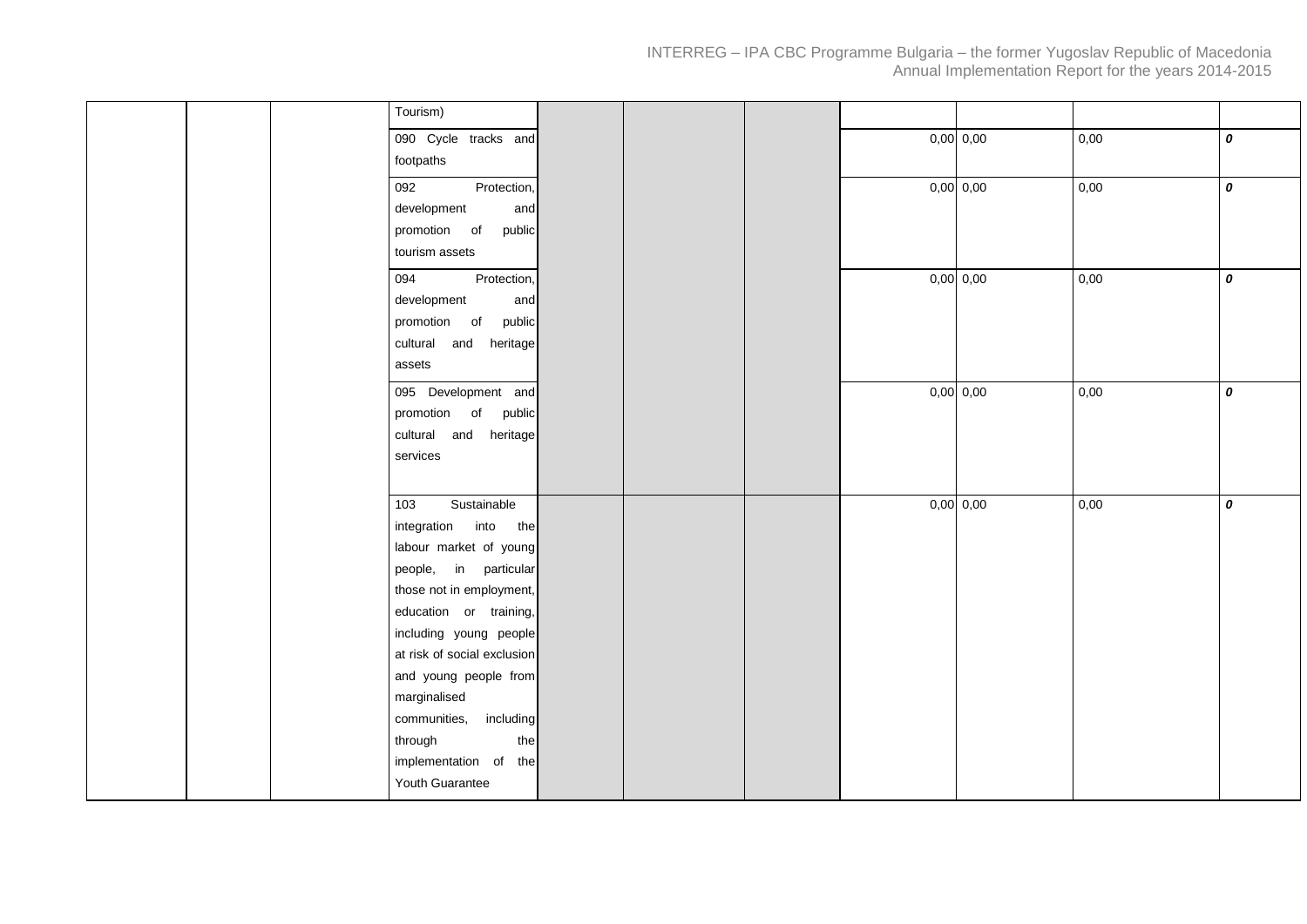|                     |                                                   |                                                                                                                                                   | 01<br>Non-<br>repayable<br>grant | Cooperation<br>05<br>across national or<br>regional programme |      | $0,00$ 0,00<br>$0,00$ 0,00 | 0,00<br>0,00 | 0<br>0           |
|---------------------|---------------------------------------------------|---------------------------------------------------------------------------------------------------------------------------------------------------|----------------------------------|---------------------------------------------------------------|------|----------------------------|--------------|------------------|
|                     |                                                   |                                                                                                                                                   |                                  | areas in national<br>context                                  |      |                            |              |                  |
| Competitiveness IPA | $\mathbf{III}$<br><b>NUTS</b><br>or<br>equivalent | 063 Cluster support and<br>business<br>networks<br>benefiting<br>primarily<br>SMEs                                                                |                                  |                                                               | 0,00 | 0,00                       | 0,00         | 0                |
|                     |                                                   | Research<br>064<br>and<br>innovation processes in<br>SMEs (including voucher<br>schemes,<br>process,<br>design, service and<br>social innovation) |                                  |                                                               | 0,00 | 0,00                       | 0,00         | $\boldsymbol{o}$ |
|                     |                                                   | 066 Advanced support<br>services for SMEs and<br>SMEs<br>of<br>groups<br>(including management,<br>marketing and design<br>services)              |                                  |                                                               |      | $0,00$ 0,00                | 0,00         | 0                |
|                     |                                                   | 067 SME<br>business<br>development, support to<br>entrepreneurship<br>and<br>incubation<br>(including<br>support to spin offs and<br>spin outs)   |                                  |                                                               |      | $0,00$ 0,00                | 0,00         | 0                |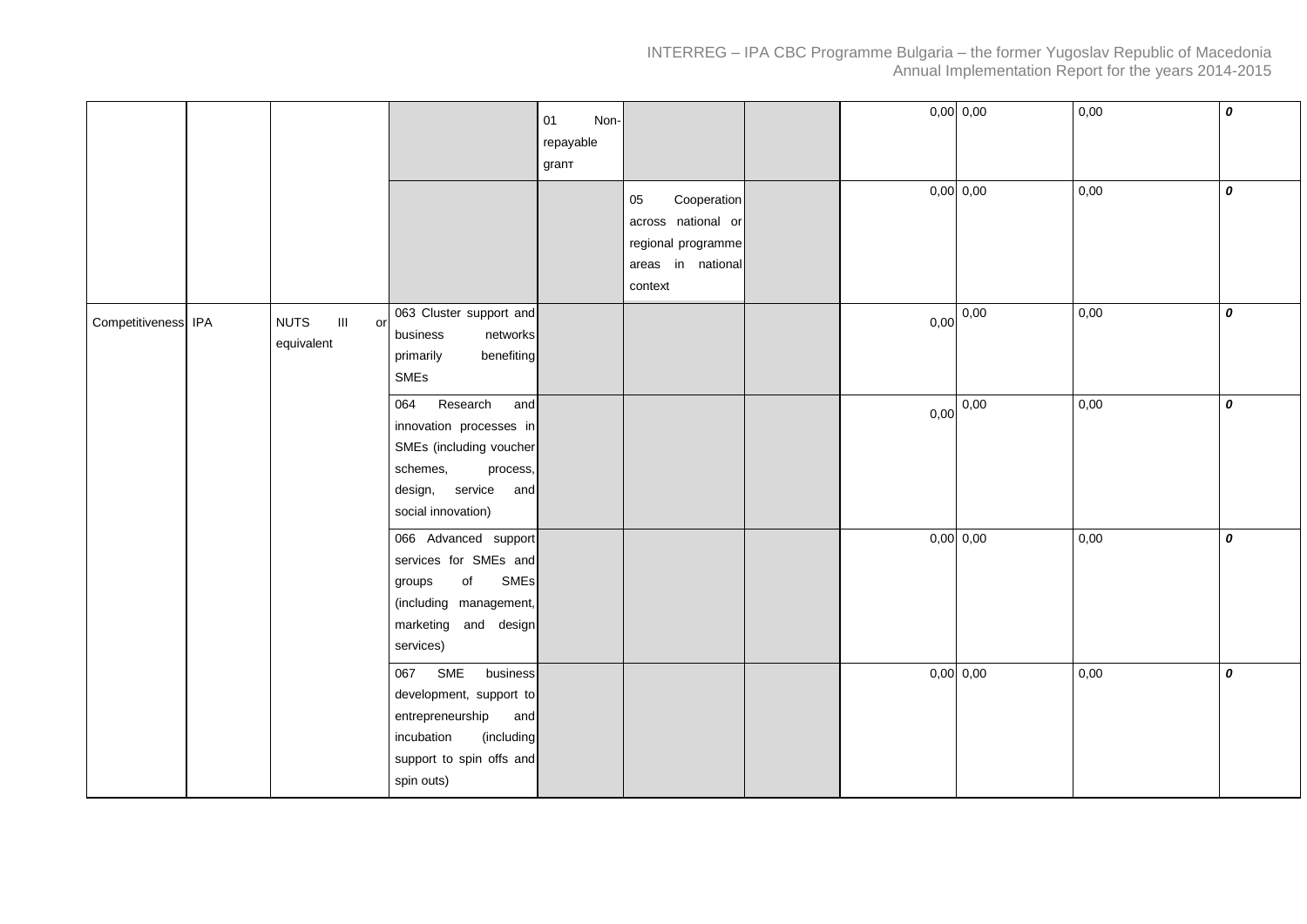|     | 073 Support to social<br>enterprises (SMEs) |  |  | $0,00$ 0,00 | 0,00 | 0 |
|-----|---------------------------------------------|--|--|-------------|------|---|
| 103 | Sustainable                                 |  |  | $0,00$ 0,00 | 0,00 | 0 |
|     | integration into<br>the                     |  |  |             |      |   |
|     | labour market of young                      |  |  |             |      |   |
|     | people, in particular                       |  |  |             |      |   |
|     | those not in employment,                    |  |  |             |      |   |
|     | education or training,                      |  |  |             |      |   |
|     | including young people                      |  |  |             |      |   |
|     | at risk of social exclusion                 |  |  |             |      |   |
|     | and young people from                       |  |  |             |      |   |
|     | marginalised                                |  |  |             |      |   |
|     | communities, including                      |  |  |             |      |   |
|     | through<br>the                              |  |  |             |      |   |
|     | implementation of the                       |  |  |             |      |   |
|     | Youth Guarantee                             |  |  |             |      |   |
|     | 104 Self-employment,                        |  |  | $0,00$ 0,00 | 0,00 | 0 |
|     | entrepreneurship<br>and                     |  |  |             |      |   |
|     | business<br>creation                        |  |  |             |      |   |
|     | including<br>innovative                     |  |  |             |      |   |
|     | micro, small and medium                     |  |  |             |      |   |
|     | sized enterprises                           |  |  |             |      |   |
|     | 105 Equality between                        |  |  | $0,00$ 0,00 | 0,00 | 0 |
|     | men and women in all                        |  |  |             |      |   |
|     | including<br>areas,<br>in                   |  |  |             |      |   |
|     | access to employment,                       |  |  |             |      |   |
|     | progression,<br>career                      |  |  |             |      |   |
|     | reconciliation of work                      |  |  |             |      |   |
|     | and private life and                        |  |  |             |      |   |
|     | promotion of equal pay                      |  |  |             |      |   |
|     | for equal work                              |  |  |             |      |   |
|     |                                             |  |  |             |      |   |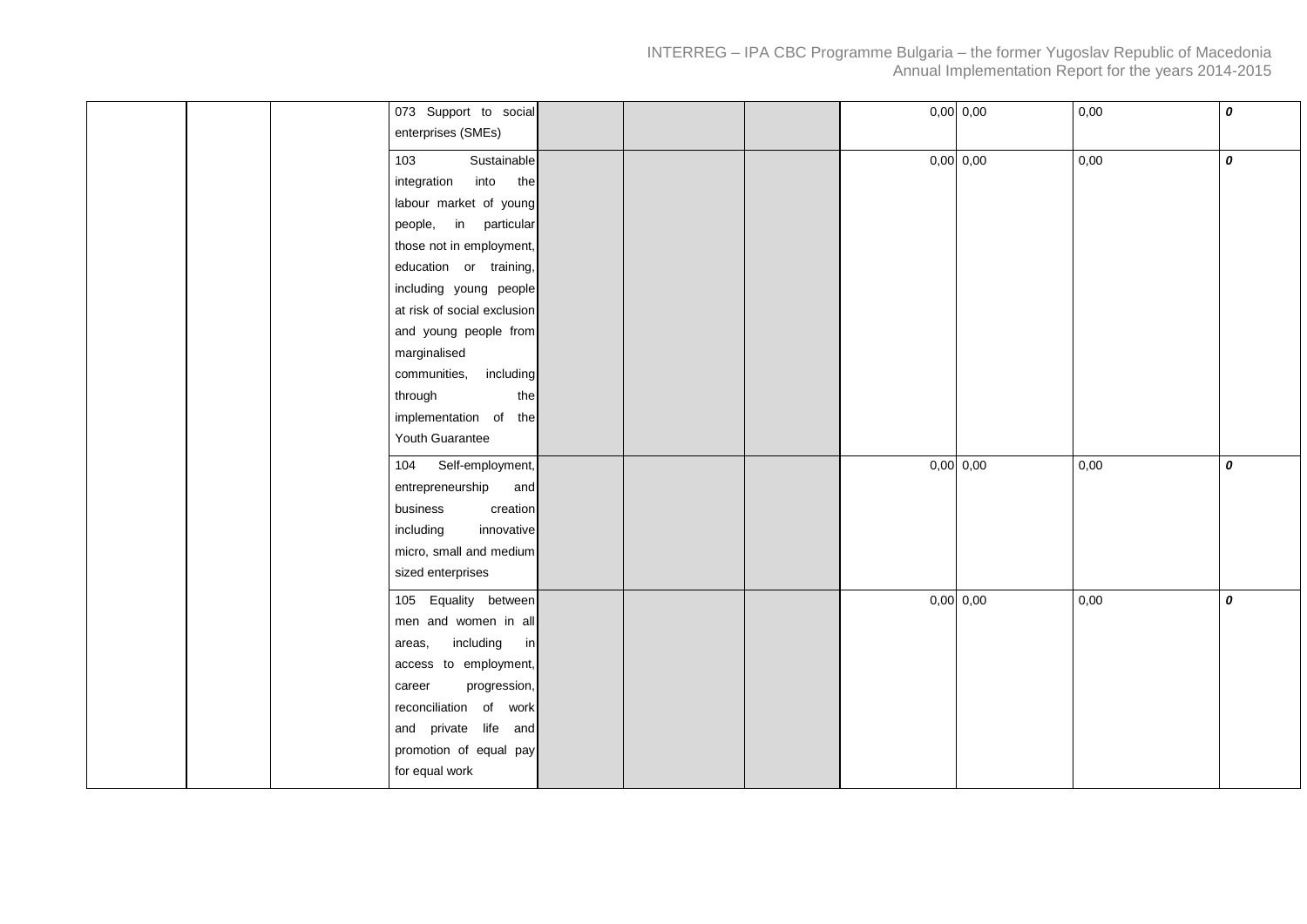|                         |            |                                            | 109 Active inclusion,<br>including with a view to<br>promoting<br>equal<br>opportunities and active<br>participation,<br>and<br>improving employability |                                  |                                                                                               |  | $0,00$ 0,00 | 0,00 | 0 |
|-------------------------|------------|--------------------------------------------|---------------------------------------------------------------------------------------------------------------------------------------------------------|----------------------------------|-----------------------------------------------------------------------------------------------|--|-------------|------|---|
|                         |            |                                            |                                                                                                                                                         | Non-<br>01<br>repayable<br>grant |                                                                                               |  | $0,00$ 0,00 | 0,00 | 0 |
|                         |            |                                            |                                                                                                                                                         |                                  | Cooperation<br>05<br>across national or<br>regional programme<br>areas in national<br>context |  | $0,00$ 0,00 | 0,00 | 0 |
| Technical<br>Assistance | <b>IPA</b> | <b>NUTS</b><br>$\  \cdot \ $<br>equivalent | Preparation,<br>or 121 -<br>implementation,<br>monitoring<br>and<br>inspection                                                                          |                                  |                                                                                               |  | $0,00$ 0,00 | 0,00 | 0 |
|                         |            |                                            | 122 - Evaluation and<br>studies                                                                                                                         |                                  |                                                                                               |  | $0,00$ 0,00 | 0,00 | 0 |
|                         |            |                                            | 123 - Information and<br>communication                                                                                                                  |                                  |                                                                                               |  | $0,00$ 0,00 | 0,00 | 0 |
|                         |            |                                            |                                                                                                                                                         | 01 - Non-<br>repayable<br>grant  |                                                                                               |  | $0,00$ 0,00 | 0,00 | 0 |
|                         |            |                                            |                                                                                                                                                         |                                  | 05 - Cooperation<br>across national or                                                        |  | $0,00$ 0,00 | 0,00 | 0 |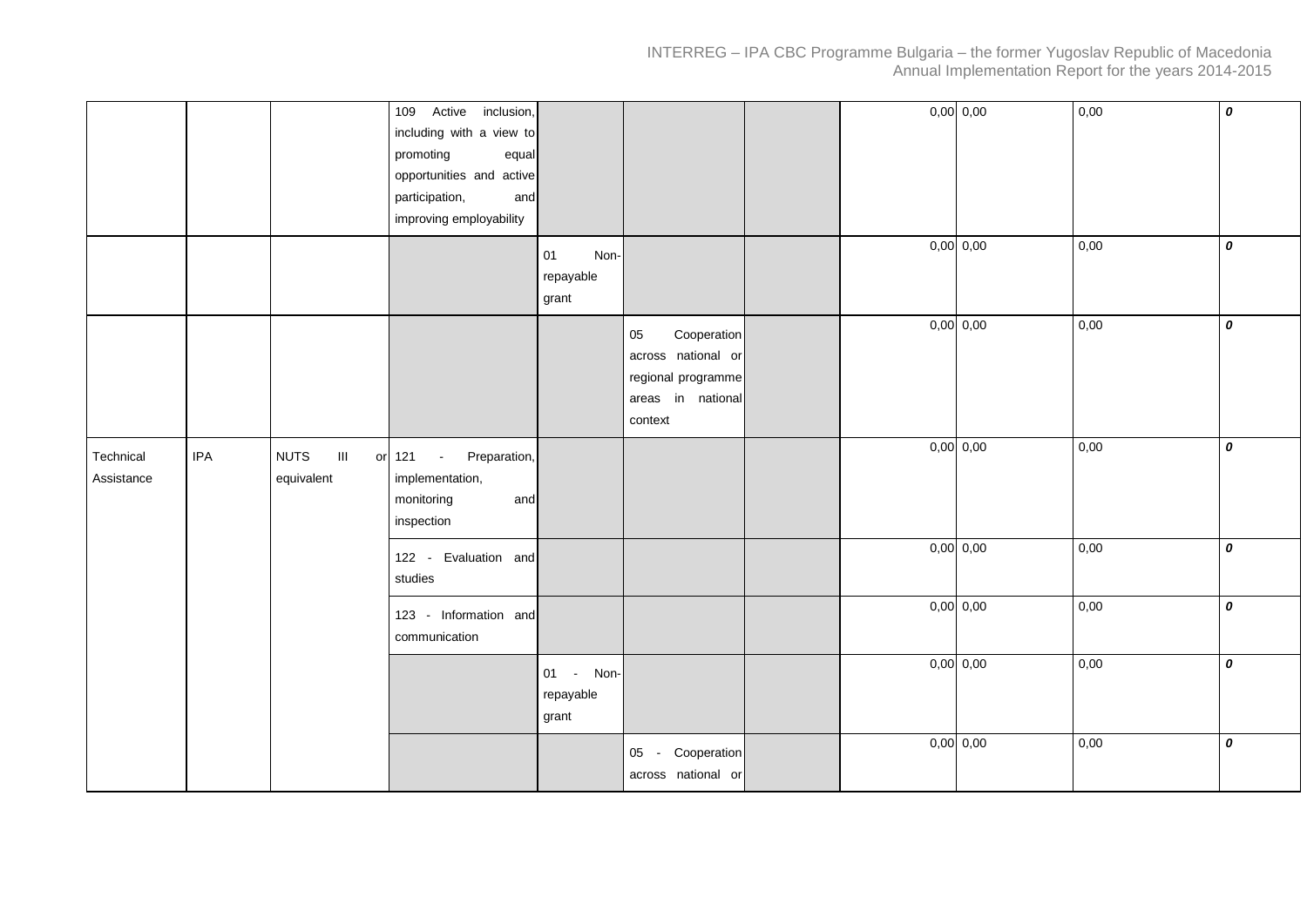|  |  | regional programme |  |  |  |
|--|--|--------------------|--|--|--|
|  |  | nationall<br>areas |  |  |  |
|  |  | context            |  |  |  |

# *Table 5*

# **Cumulative cost of all or part of an operation implemented outside the Union part of the programme area**

|                                                                                       | The amount of IPA support ( <sup>3</sup> ) envisaged to be<br>used for all or part of an operation<br>implemented outside the Union part of the<br>programme area based on selected operations<br>(EUR) | Share of the total financial<br>allocation to all or part of an<br>operation located outside the<br>Union part of the programme area<br>$(\%)$<br>(column 2/total amount allocated to<br>the support from the IPA at<br>programme level *100) | Eligible expenditure of IPA support incurred in all<br>or part of an operation implemented outside the<br>Union part of the programme area declared by the<br>beneficiary to the managing authority (EUR) | Share of the total financial<br>allocation to all or part of an<br>operation located outside the<br>Union part of the programme area<br>$(\%)$<br>(column 4/total amount allocated to<br>the support from the IPA at<br>programme level *100) |
|---------------------------------------------------------------------------------------|---------------------------------------------------------------------------------------------------------------------------------------------------------------------------------------------------------|-----------------------------------------------------------------------------------------------------------------------------------------------------------------------------------------------------------------------------------------------|-----------------------------------------------------------------------------------------------------------------------------------------------------------------------------------------------------------|-----------------------------------------------------------------------------------------------------------------------------------------------------------------------------------------------------------------------------------------------|
|                                                                                       |                                                                                                                                                                                                         |                                                                                                                                                                                                                                               |                                                                                                                                                                                                           |                                                                                                                                                                                                                                               |
| All or part of an<br>operation outside the<br>Union part of the<br>programme area (4) | 0.00                                                                                                                                                                                                    |                                                                                                                                                                                                                                               | 0.00                                                                                                                                                                                                      | 0                                                                                                                                                                                                                                             |

#### **4. SYNTHESIS OF THE EVALUATIONS** (Article 50(2) of Regulation (EU) No 1303/2013)

Not applicable for current report.

 $\overline{a}$ 

<sup>&</sup>lt;sup>3</sup> ERDF support is fixed in the Commission decision on the respective cooperation programme.

<sup>&</sup>lt;sup>4</sup> In accordance with and subject to ceilings set out Article 20 of Regulation (EU) No 1299/2013.